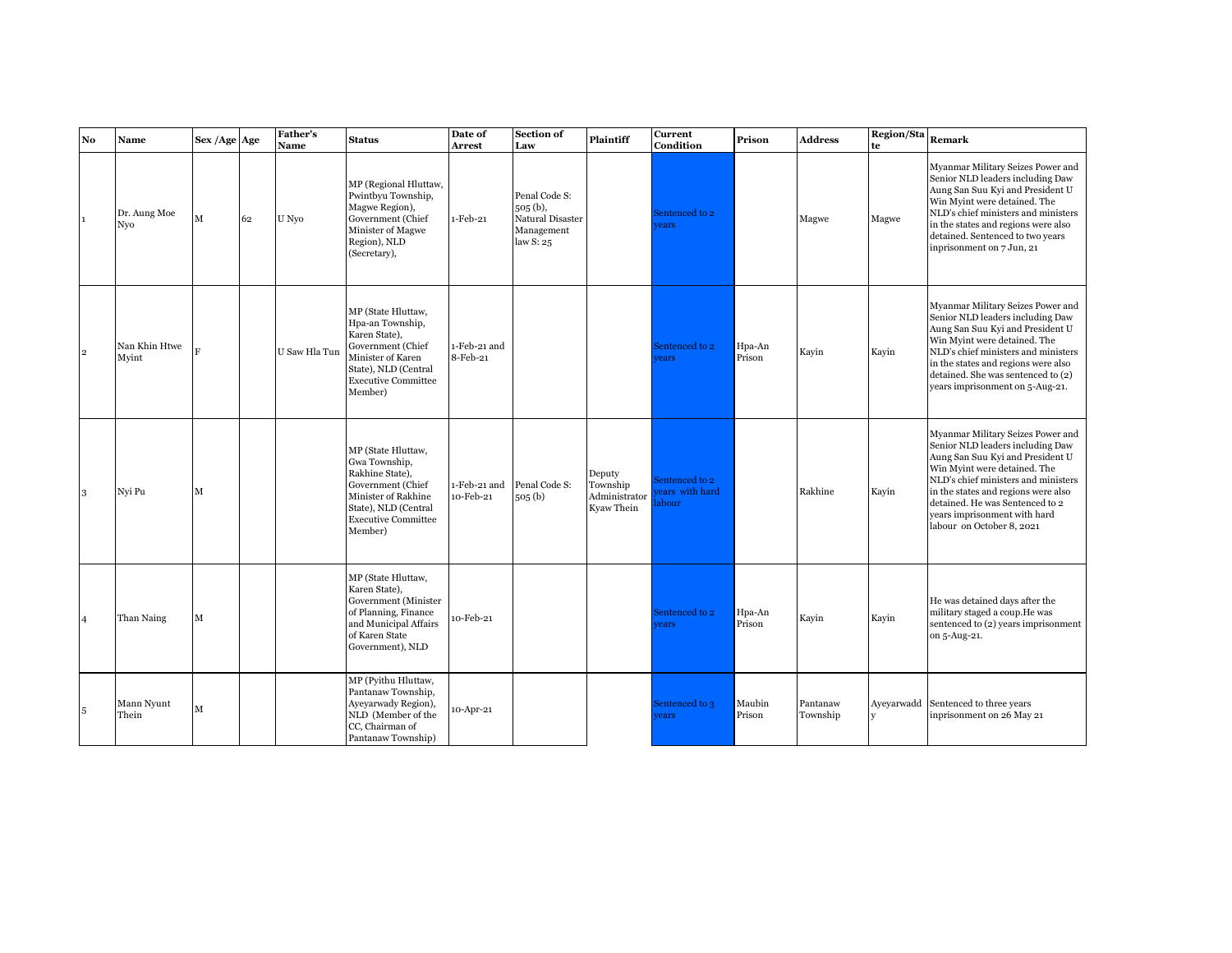| 6              | Lwin Maung<br>Maung | М |    | MP (Regional Hluttaw,<br>Meikhtila Township,<br>Mandalay Region),<br><b>NLD</b>                                            | 28-Apr-21 &<br>18-Oct-21 | Penal Code S:<br>505-a, Unlawful<br>Associations Act<br>S: 17(1) |                                      | Sentenced to 3<br>rears                       |                      | Meikhtila<br>Township                                        | Mandalay                                                                                                                                                                                                                                   | He was arrested on the night of April<br>28 after briefly returning to his<br>home following a period in hiding. .<br>He was sentenced to three years in<br>prison on May 12 by the military<br>council without a trial |
|----------------|---------------------|---|----|----------------------------------------------------------------------------------------------------------------------------|--------------------------|------------------------------------------------------------------|--------------------------------------|-----------------------------------------------|----------------------|--------------------------------------------------------------|--------------------------------------------------------------------------------------------------------------------------------------------------------------------------------------------------------------------------------------------|-------------------------------------------------------------------------------------------------------------------------------------------------------------------------------------------------------------------------|
| 7              | Ni Ni May Myint F   |   |    | Former MP (Pyithu<br>Hluttaw, Taungup<br>Township, Rakhine<br>State), NLD                                                  | 12-May-21                | Penal Code S:<br>505-a                                           |                                      | Sentenced to 3<br><b>rears</b>                | <b>Thayet Prison</b> | Taungup<br>Township                                          | Rakhine                                                                                                                                                                                                                                    | She was sentenced to three years<br>imprisonment by Hlaingthaya<br>Township Court. She was<br>transferred from Insein Prison to<br>Thayet Prison on August 29.                                                          |
| 8              | <b>Win Htein</b>    | М |    | NLD (Patron)                                                                                                               | 5-Feb-21                 | Penal Code S:<br>124(a)                                          |                                      | Sentenced to 20<br>ears                       |                      | Yangon                                                       | NLD Patron<br>U Win Htein<br>was<br>Detained for<br>sedition<br>after<br>condemning<br>coup. He<br>was being<br>held at<br>Oattara<br>Thiri Police<br>Station and<br>is charged<br>under<br>Article<br>$124(a)$ " of<br>the penal<br>Code. |                                                                                                                                                                                                                         |
| $\overline{9}$ | Cho Tint            | M |    | NLD, Chairman of<br><b>Township Executive</b><br>Committee, Singu<br>Township, Mandalay<br>Region                          | 1-Feb-21                 | Natural Disaster<br>Management<br>law                            |                                      | Sentenced to 3 years                          |                      | Singu Township Mandalay                                      |                                                                                                                                                                                                                                            |                                                                                                                                                                                                                         |
| 10             | Min Swe             | M |    | NLD (Executive<br>Member, Taungoo<br>Township)                                                                             | 10-Feb-21                | Penal Code S:<br>188(b)                                          | Taungoo<br>Township<br>Administrator | Sentenced to 3<br>months                      |                      | Taungoo<br>Township                                          | Bago                                                                                                                                                                                                                                       | Posted on Facebook to get people to<br>gather for a protest. Sentenced to<br>three months imprisonment on<br>February 10                                                                                                |
| $11\,$         | Phay Soe Wal        | М |    | NLD. Executive<br>Committee member                                                                                         | 28-Feb-21                | Penal Code S:<br>505-a, 145                                      |                                      | Sentenced to 3<br>ears<br>mprisonment         | Myeik Prison         | Sin Htoo<br>Village, Pulaw<br>Township                       | Tanintharyi                                                                                                                                                                                                                                |                                                                                                                                                                                                                         |
| $12 \,$        | Aung Myo Oo         | М |    | NLD, Executive<br>Committee member                                                                                         | 10-Mar-21                | Penal Code S:<br>505-a                                           |                                      | Sentenced to 3<br><b>rears</b><br>mprisonment | Myeik Prison         | Tha Ye Ma<br>Village, Myeik<br>Township                      | Tanintharvi                                                                                                                                                                                                                                |                                                                                                                                                                                                                         |
| 13             | Ngwe Soe            | M | 64 | <b>NLD</b>                                                                                                                 | 11-Mar-21                | Penal Code S:<br>505-a                                           |                                      | Sentenced to 2<br>ears                        |                      | Yebyu<br>Township                                            | Tanintharyi                                                                                                                                                                                                                                | Father of U Ngwe Soe who was a<br>member of Amyotha Hluttaw.                                                                                                                                                            |
| 14             | Tin Win             | М |    | NLD (Executeive<br>Member, South Dagon<br>Township and<br>Chairperson, Legal Aid<br>Assistance of South<br>Dagon Township) | 24-Mar-21                | Penal Code S:<br>505-a                                           |                                      | Sentenced to 3<br>ears                        |                      | Kant Kaw<br>Street, (25)<br>Ward, South<br>Dagon<br>Township | Yangon                                                                                                                                                                                                                                     | He was beaten and Detained at<br>home by about 30 person of soldiers<br>and police. Sentenced to three years<br>imprisonment on April 20, 2021                                                                          |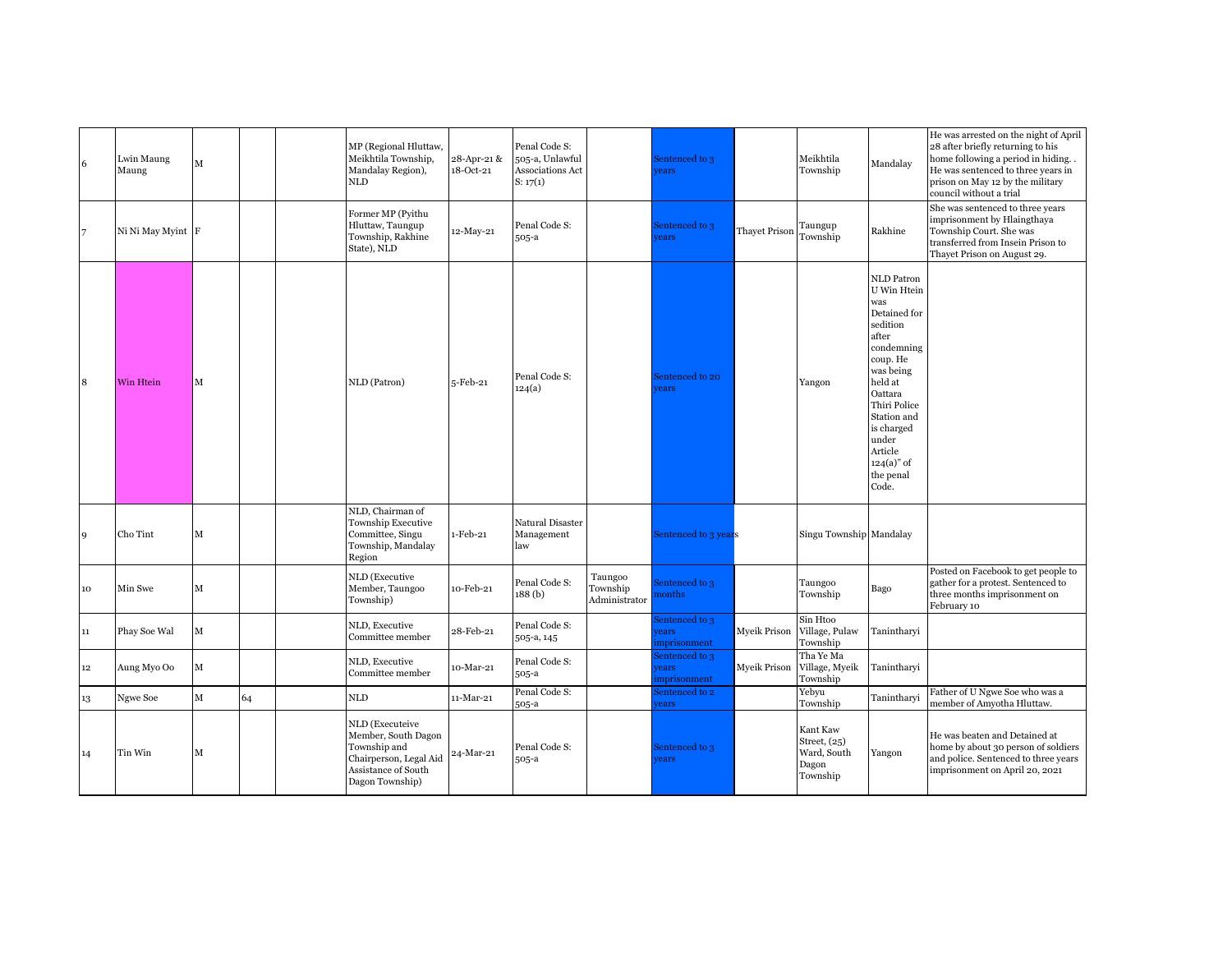| 15      | Myint Win           | M | 50 | <b>NLD</b>                                                                                   | 29-Mar-21     | Penal Code S:<br>505-a,c                                   |                                                                                    | Sentenced to 3<br><i>rears</i>            |                      | (Ka) Ward,<br>Dawei<br>Township                | Tanintharvi                | He was Sentenced to 3 years<br>imprisonment on June 21, 2021                                                                                                                                                                                                                               |
|---------|---------------------|---|----|----------------------------------------------------------------------------------------------|---------------|------------------------------------------------------------|------------------------------------------------------------------------------------|-------------------------------------------|----------------------|------------------------------------------------|----------------------------|--------------------------------------------------------------------------------------------------------------------------------------------------------------------------------------------------------------------------------------------------------------------------------------------|
| 16      | Zin Hlyan Chu       | М | 26 | $\mbox{NLD}$                                                                                 | 30-Mar-21     | Penal Code S:<br>505-a,c                                   |                                                                                    | Sentenced to 3<br>vears                   |                      | Muu Du<br>Village, Dawei<br>Township           | Tanintharvi                | He was Sentenced to 3 years<br>imprisonment on June 21, 2021                                                                                                                                                                                                                               |
| 17      | Zin Myo             | M |    | NLD, Member of ward<br>Executive Committee,<br>Kawthaung Township,<br>Tanintharyi Region     | 31-Mar-21     | Penal Code S:<br>505-a                                     |                                                                                    | Sentenced to 2<br>ears                    |                      | Shwe Zin Yaw<br>ward.<br>Kawthaung<br>Township | Tanintharvi                |                                                                                                                                                                                                                                                                                            |
| 18      | Aung Min            | M | 48 | NLD, Medic, Former<br>Public Health Provider                                                 | 31-May-21     | Penal Code S:<br>505-a                                     |                                                                                    | Sentenced to 2<br>rears                   |                      | Yebyu<br>Township                              | Tanintharvi                | He was Sentenced to 2 years<br>imprisonment on June 28, 2021                                                                                                                                                                                                                               |
| 19      | Aye Naing           | M |    | <b>NLD</b>                                                                                   | 8-Jun-21      | Penal Code S:<br>505-a                                     |                                                                                    | Sentenced to 9<br>nonths                  |                      | Tint Toe Htaut<br>Village, Yebyu<br>Township   | Tanintharyi                |                                                                                                                                                                                                                                                                                            |
| 20      | Myo Naing           | M |    | NLD, Member of<br>Executive Committee,<br>Kanphyar, Myeik<br>Township, Tanintharyi<br>Region | 20-Jun-21     | Penal Code S:<br>505-a                                     |                                                                                    | Sentenced to 3<br>ears in Myeik<br>Prison | Myeik Prison         | Kanphyar,<br>Myeik<br>Township                 | Tanintharvi                |                                                                                                                                                                                                                                                                                            |
| 21      | De Pa               | М |    | Other Parties, People's<br>Party (Member)                                                    | 10-Feb-21     | Natural Disaster<br>Management<br>law                      |                                                                                    | Sentenced                                 |                      | PyinOo-Lwin<br>Township                        | Mandalay                   | Detained for protesting against the<br>military coup. Sentenced on 5 Feb 21                                                                                                                                                                                                                |
| $^{22}$ | Arkar Aung          | M |    | Other Parties, People's<br>Party (Executive<br>Committee Member)                             | $23 - Jun-21$ | Penal Code S:<br>505-a                                     |                                                                                    | Sentenced to 3<br>ears                    | <b>Insein Prison</b> | Kangyidaung<br>Township                        | Ayeyarwadd<br>$\mathbf{v}$ | He was sentenced to three years<br>imprisonment on Sep 15, 2021                                                                                                                                                                                                                            |
| 23      | Thawbita            | M |    | Religious, Buddhist<br>Monk                                                                  | 1-Feb-21      | Telecommunicat<br>ion Law S: 66,<br>Penal Code S:<br>505-a | Lieutenant<br>colonel Myo<br>Khine Win                                             | Sentenced to 4<br>ears                    | Insein Prison Yangon |                                                | Yangon                     | On 3 February, U Thawbita was<br>sentenced to 2 years imprisonment<br>under Section 66(d) of the<br>Telecommunications Law and 2<br>years imprisonment under Section<br>Penal Code S: 505-a, he was<br>charged before the coup by the<br>military for defamation. Sentenced<br>on 3 Feb 21 |
| 24      | Zaw Naing Win       | М |    | Public Servant.<br>Personal Staff Officer<br>of State Counsellor<br>Aung San Suu Kyi         | 10-Feb-21     | Penal Code S:<br>409                                       |                                                                                    | Sentenced to 7<br>rears                   |                      | Naypyitaw                                      | Naypyitaw                  | He was detained days after the<br>military staged a coup.Sentenced to<br>7 years inprisonment                                                                                                                                                                                              |
| 25      | Win Theingi<br>Htay | R |    | Public Servant, Officer<br>(Lewe Township<br>Cooperative<br>Department)                      | 15-Feb-21     | Penal Code S:<br>188(b)                                    | Deputy<br>Township<br>Administrator<br>Aung Zaw<br>Min of<br>Zabuthiri<br>Township | Sentenced to 3<br>nonths                  |                      | Naypyitaw                                      | Naypyitaw                  | She was Detained and charged for<br>her involement in the Civil<br>Disobedience Movement (CDM).<br>Sentenced to three months<br>imprisonment on 15 March 21                                                                                                                                |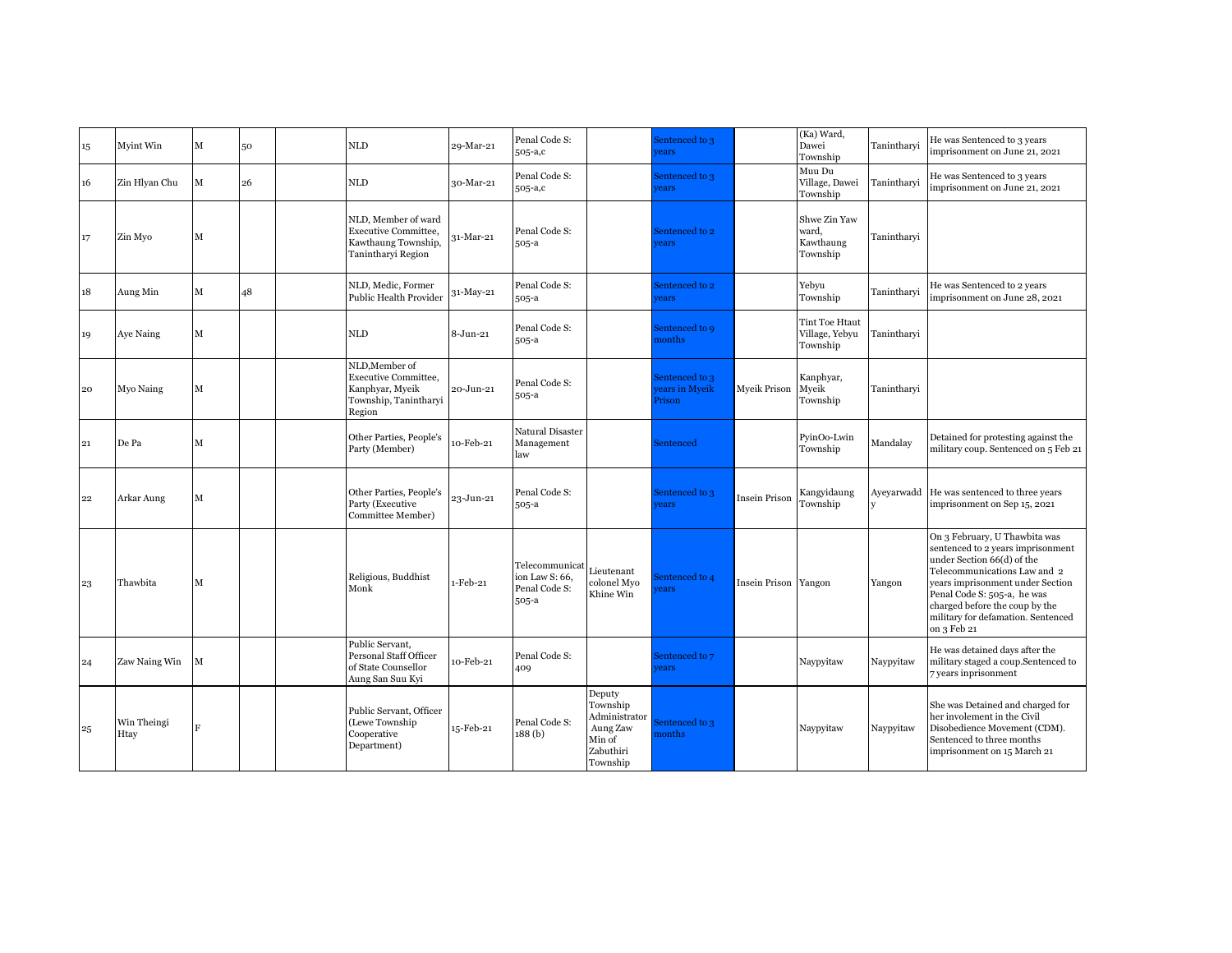| 26 | Mai Win Theingi F         |    |  | Public Servant, Senior<br>Clerk (Lewe Township<br>Cooperative<br>Department)             | 15-Feb-21 | Penal Code S:<br>188 (b)                    | Deputy<br>Township<br>Administrator<br>Aung Zaw<br>Min of<br>Zabuthiri<br>Township | Sentenced to 3<br>nonths | Naypyitaw         | Naypyitaw   | She was Detained and charged for<br>her involement in the Civil<br>Disobedience Movement (CDM).<br>Sentenced to three months<br>imprisonment on 15 March 21 |
|----|---------------------------|----|--|------------------------------------------------------------------------------------------|-----------|---------------------------------------------|------------------------------------------------------------------------------------|--------------------------|-------------------|-------------|-------------------------------------------------------------------------------------------------------------------------------------------------------------|
| 27 | Mai May Yadana<br>Zin Aye |    |  | Public Servant, Junior<br>Clerk (Lewe Township<br>Cooperative<br>Department)             | 15-Feb-21 | Penal Code S:<br>188(b)                     | Deputy<br>Township<br>Administrator<br>Aung Zaw<br>Min of<br>Zabuthiri<br>Township | Sentenced to 3<br>nonths | Naypyitaw         | Naypyitaw   | She was Detained and charged for<br>her involement in the Civil<br>Disobedience Movement (CDM).<br>Sentenced to three months<br>imprisonment on 15 March 21 |
| 28 | Mi May Thu Thu<br>Aung    |    |  | Public Servant, Junior<br>Clerk (Lewe Township<br>Cooperative<br>Department)             | 15-Feb-21 | Penal Code S:<br>188 (b)                    | Deputy<br>Township<br>Administrator<br>Aung Zaw<br>Min of<br>Zabuthiri<br>Township | Sentenced to 3<br>nonths | Naypyitaw         | Naypyitaw   | She was Detained and charged for<br>her involement in the Civil<br>Disobedience Movement (CDM).<br>Sentenced to three months<br>imprisonment on 15 March 21 |
| 29 | Wai Wai Hnin              | IF |  | Public Servant, Junior<br>Clerk (Lewe Township<br>Cooperative<br>Department)             | 15-Feb-21 | Penal Code S:<br>188(b)                     | Deputy<br>Township<br>Administrator<br>Aung Zaw<br>Min of<br>Zabuthiri<br>Township | Sentenced to 3<br>nonths | Naypyitaw         | Naypyitaw   | She was Detained and charged for<br>her involement in the Civil<br>Disobedience Movement (CDM).<br>Sentenced to three months<br>imprisonment on 15 March 21 |
| 30 | Kyaw Zayar Myo M          |    |  | Public Servant, Senior<br>Clerk (Cooperative<br>Department, Head<br>Office in Naypyitaw) | 15-Feb-21 | Penal Code S:<br>188 (b)                    | Deputy<br>Township<br>Administrator<br>Aung Zaw<br>Min of<br>Zabuthiri<br>Township | Sentenced to 3<br>nonths | Naypyitaw         | Naypyitaw   | He was Detained and charged for his<br>involement in the Civil<br>Disobedience Movement (CDM).<br>Sentenced to three months<br>imprisonment on 15 March 21  |
| 31 | Khin Cho Thet             | ١F |  | Public Servant, Junior<br>Clerk (Cooperative<br>Department, Head<br>Office in Naypyitaw) | 15-Feb-21 | Penal Code S:<br>188 (b)                    | Deputy<br>Township<br>Administrator<br>Aung Zaw<br>Min of<br>Zabuthiri<br>Township | Sentenced to 3<br>nonths | Naypyitaw         | Naypyitaw   | She was Detained and charged for<br>her involement in the Civil<br>Disobedience Movement (CDM).<br>Sentenced to three months<br>imprisonment on 15 March 21 |
| 32 | Nyein Nyein Soe           |    |  | Public Servant, Junior<br>Clerk (Cooperative<br>Department, Head<br>Office in Naypyitaw) | 15-Feb-21 | Penal Code S:<br>188 (b)                    | Deputy<br>Township<br>Administrator<br>Aung Zaw<br>Min of<br>Zabuthiri<br>Township | Sentenced to 3<br>nonths | Naypyitaw         | Naypyitaw   | She was Detained and charged for<br>her involement in the Civil<br>Disobedience Movement (CDM).<br>Sentenced to three months<br>imprisonment on 15 March 21 |
| 33 | Phyo Chit Oo              | M  |  | Medic, General<br>Worker (Dawei<br>Hospital)                                             | 11-Feb-21 | Natural Disaster<br>Management<br>Law S: 25 |                                                                                    | Sentenced                | Dawei<br>Township | Tanintharvi |                                                                                                                                                             |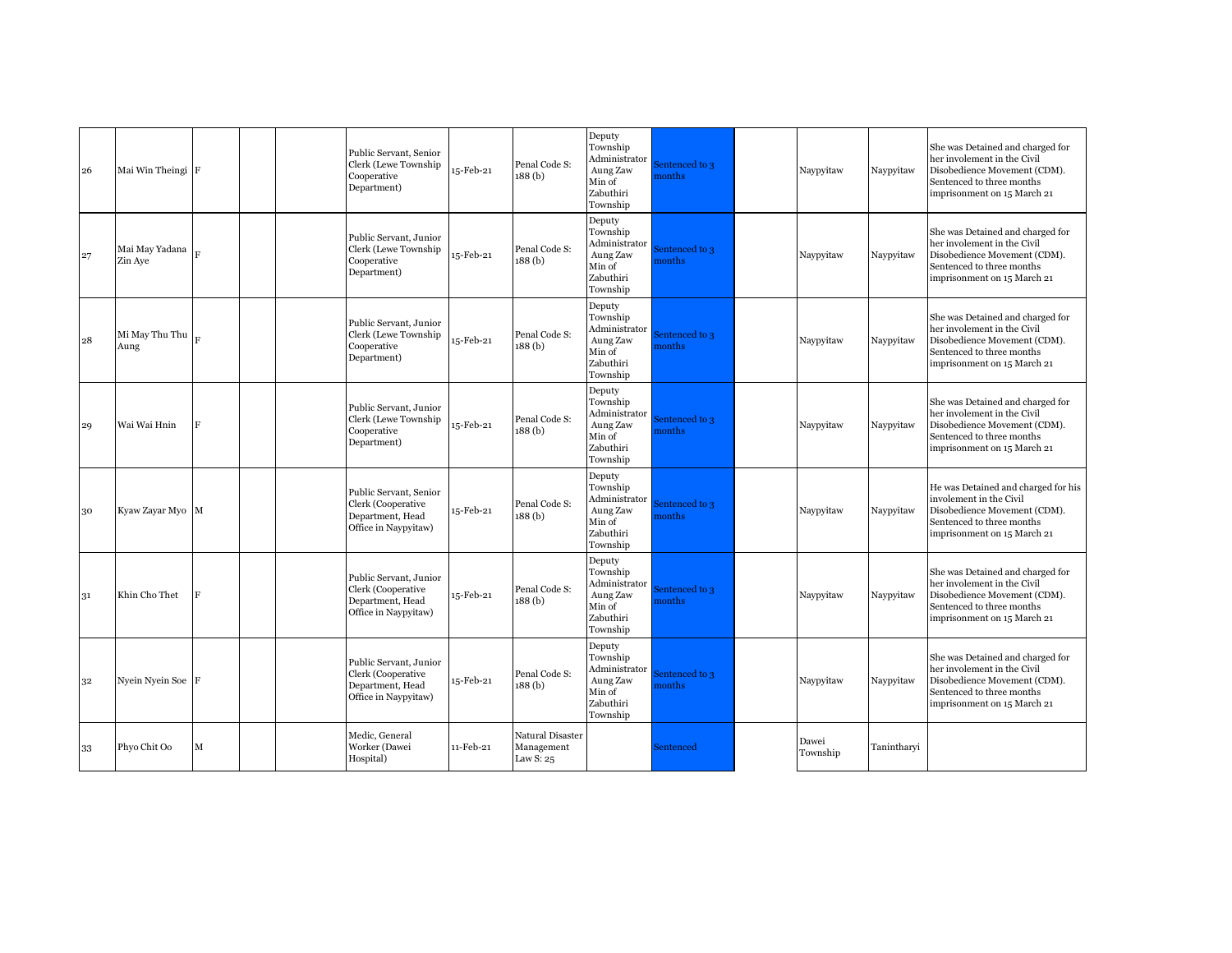| 34 | Tun Linn Aung                                     | М |    |                            | Medic, General<br>Worker (Dawei<br>Hospital)              | 11-Feb-21   | Natural Disaster<br>Management<br>Law S: 25                                                          |              | Sentenced                                                          |                   | Dawei<br>Township                                     | Tanintharyi |                                                                                                                                                                                                                                                                                                                                                                                                             |
|----|---------------------------------------------------|---|----|----------------------------|-----------------------------------------------------------|-------------|------------------------------------------------------------------------------------------------------|--------------|--------------------------------------------------------------------|-------------------|-------------------------------------------------------|-------------|-------------------------------------------------------------------------------------------------------------------------------------------------------------------------------------------------------------------------------------------------------------------------------------------------------------------------------------------------------------------------------------------------------------|
| 35 | Naw Sandar Cho                                    | F |    |                            | Education, Assistant<br>Archivist (Hpa-an<br>University)  | 9-Feb-21    |                                                                                                      |              | Sentenced to 2<br>ears with hard<br>abour                          |                   | Hpa-an<br>Township                                    | Kavin       | She was Detained for his involement<br>in the Civil Disobedience Movement<br>(CDM). Sentenced to 2 years<br>imprisonment with hard labour on<br>May 28 2021                                                                                                                                                                                                                                                 |
| 36 | Aung Zay Latt<br>(aka) Ko Zay                     | M | 36 | U San Hla,<br>Daw Mya Shin | Education, Teacher                                        | 23-Mar-21   | Penal Code S:<br>505-a                                                                               |              | 2021 On June 18,<br>he was sentenced<br>to two years in<br>prison. | Myeik Prison      | Extension (2)<br>Road, (2)<br>Ward, Pulaw<br>Township | Tanintharyi | He joined the CDM                                                                                                                                                                                                                                                                                                                                                                                           |
| 37 | Yin Nyein Aye                                     | F |    |                            | Education, Middle<br>School Teacher<br>(B.E.H.S, Yay Cho) | 24-Apr-21   |                                                                                                      |              | Sentenced to 3<br>ears                                             |                   | Meikhtila<br>Township                                 | Mandalay    | Sentenced to three years<br>inprisonment in May                                                                                                                                                                                                                                                                                                                                                             |
| 38 | Nyein Chan Oo                                     | M |    |                            | Education, High<br>School Teacher<br>(B.E.H.S, Tha Bot)   | Unknown     |                                                                                                      |              | Sentenced to 3<br>rears                                            |                   | Myeik<br>Township                                     | Tanintharvi | On June 14, he was Sentenced to 3<br>years imprisonment.                                                                                                                                                                                                                                                                                                                                                    |
| 39 | Thurein Linn                                      | M |    |                            | Security Force, Police                                    | $3$ -Feb-21 | Myanmar Police<br>Force<br>Maintenance of<br>DiscipLinne Law                                         | Police Force | Sentenced to 1<br>ear                                              |                   | Kyangin<br>Township                                   | Ayeyarwadd  | He was Detained and charged under<br>the Myanmar Police Force<br>Maintenance of DiscipLinne Law for<br>posting on Facebook against the<br>military coup. Sentenced to one year<br>imprisonment on 15 March 21                                                                                                                                                                                               |
| 40 | Tara Linn                                         | М |    |                            | Security Force, Police<br>(Deputy Police)<br>Sergeant)    | 3-Feb-21    | <b>Myanmar</b> Police<br>Force<br>Maintenance of<br>DiscipLinne Law                                  | Police Force | Sentenced to 1<br>ear                                              |                   | Kyangin<br>Township                                   | Ayeyarwadd  | He was Detained and charged under<br>the Myanmar Police Force<br>Maintenance of DiscipLinne Law for<br>posting on Facebook against the<br>military coup. Sentenced to one year<br>imprisonment on 15 March 21                                                                                                                                                                                               |
| 41 | Police Sub-<br>Lieutenant<br>Jorny (aka)<br>Thura | M |    |                            | Security Force, Police<br>(Police Sergeant)               | 27-Mar-21   | <b>Myanmar Police</b><br>Force<br>Maintenance of<br>DiscipLinne Law                                  |              | Sentenced to 3<br>rears                                            | Obo Prison        | Chan Aye<br>Tharzan<br>Township                       | Mandalay    | He joined the CDM movement on<br>March 3 and was arrested on March<br>28 and beaten while arrest. He also<br>needed medical treatment for kidney<br>disease and was not allowed to see<br>family members. He has been being<br>forced to return to work, if he does<br>not return to office, he is due to be<br>imprisoned at the end of April.<br>Sentenced to three years<br>imprisonment on June 7, 2021 |
| 42 | Myo Zaw                                           | м | 37 | U Win Sein                 | Security Force, Police                                    | 27-Mar-21   | <b>Myanmar Police</b><br>Force<br>Maintenance of<br>DiscipLinne<br>Law $16(A)(B)$ ,<br>14(A), 22, 18 |              | Sentenced to 3<br>ears                                             | Thahton<br>Prison | Kyaikhto<br>Township                                  | Mon         | He was sentenced to 3 years<br>imprisonment on June 8, 2021.                                                                                                                                                                                                                                                                                                                                                |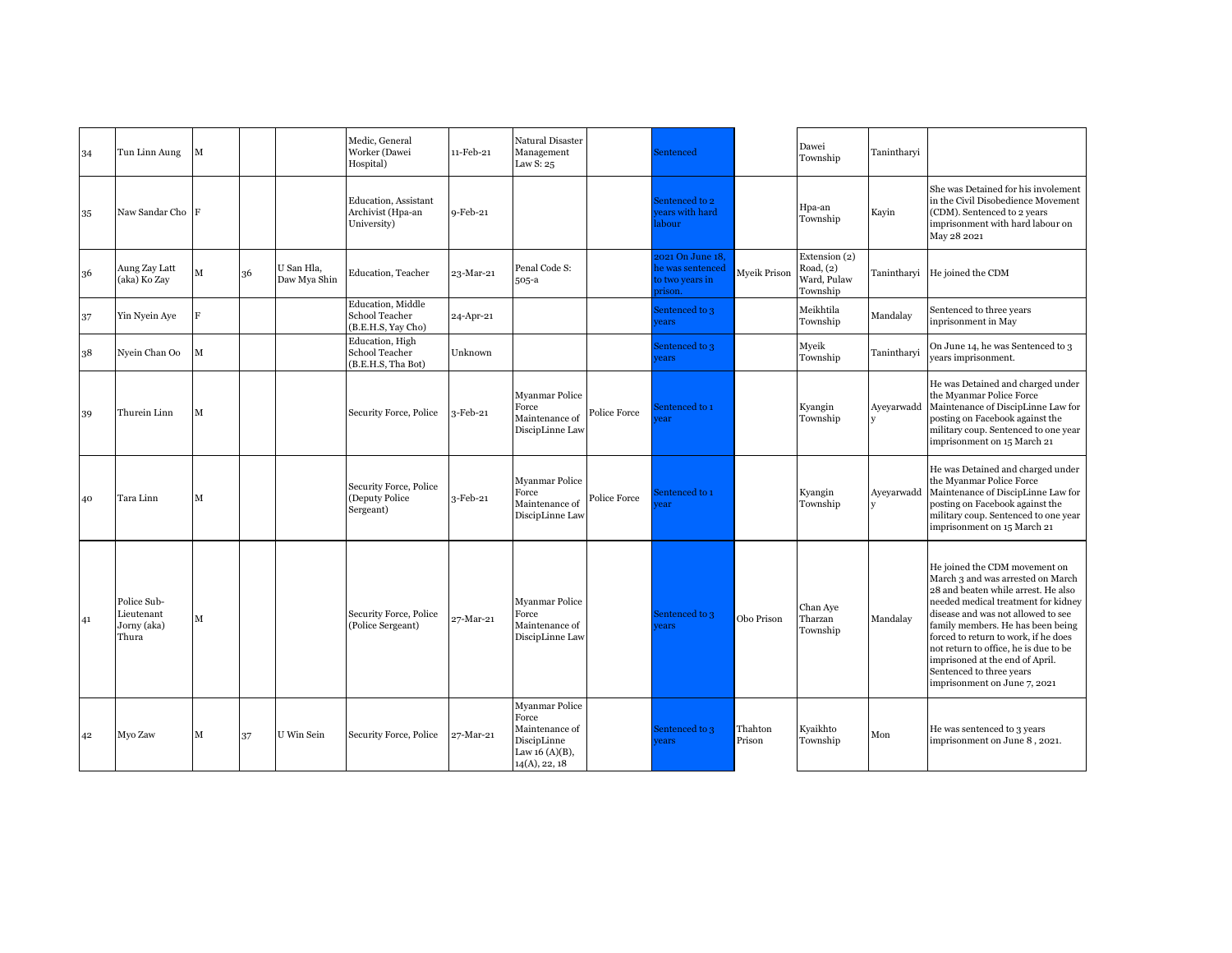| 43 | May Thwe Aung F                       |             |    |                     | Media, Reporter,<br>Democratic Voice of<br>Burma (DVB)                     | 16-Mar-21  | Penal Code S:<br>188                                           | Sentenced to 1<br>nonth                |              | Oakkan<br>Township                                                               | Yangon      | On 16 March, when she heard the<br>information that her husband "U<br>Min Min Aung" was arrested,<br>therefore, she went to the Police<br>Station, and then she also was<br>arrested. |
|----|---------------------------------------|-------------|----|---------------------|----------------------------------------------------------------------------|------------|----------------------------------------------------------------|----------------------------------------|--------------|----------------------------------------------------------------------------------|-------------|---------------------------------------------------------------------------------------------------------------------------------------------------------------------------------------|
| 44 | Chit Minhlaing                        | $\mathbf M$ |    |                     | Media, Citizen<br>Journalist                                               | 22-Apr-21  | Penal Code S:<br>$505 - a$                                     | Sentenced to 3<br>ears                 |              | Pakokku<br>Township                                                              | Magwe       | Sentenced to 3 years imprisonment<br>on July 6, 2021                                                                                                                                  |
| 45 | Htoo San Ko<br>(aka) Thet Tun<br>Aung | $\mathbf M$ |    |                     | Media, Freelance<br>Photo Journalist                                       |            | Penal Code S:<br>505-a                                         | Sentenced to 3<br>rears                |              |                                                                                  |             |                                                                                                                                                                                       |
| 46 | Nay Myo Kyaw                          | М           |    |                     | CSO, Activist, Protest<br>Leader                                           | 13-Feb-21  | Natural Disaster<br>Management<br>law, Penal Code<br>S: 505(b) | Sentenced to 3<br>ears                 |              | No (101), Min<br>Street, Phaung<br>Tang Ward,<br>Saku Town,<br>Minbu<br>Township | Magwe       | For leading a protest against the<br>military coup. Sentenced to three<br>years inprisonment on 28 May 21                                                                             |
| 47 | Kyaw Htet Oo<br>(aka) Hsai Wan<br>Oo  | М           | 28 | U Khin Maung<br>Soe | CSO, Tai Youth<br>Organization                                             | 8-Mar-21   | Penal Code S:<br>$505 - a$                                     | Sentenced to 2<br>ears                 |              | No(16, Khat<br>Thar Street, (3)<br>Ward, Block<br>(10, Lashio<br>Township        | Shan        | For staging a protest against the<br>military coup. Sentenced to 2 years<br>imprisonment on June 16, 2021<br>under S: 505-a of the Penal Code                                         |
| 48 | Aung Waiyan<br>Kyaw                   | М           |    |                     | CSO, Activist, Protest<br>Leader                                           | 18-Mar-21  |                                                                | Sentenced to 4<br>ears                 | Dawei Prison | Dawei<br>Township                                                                | Tanintharvi | For staging a protest against the<br>military coup. Sentenced to S: 505 a<br>two years imprisonment and S:505 -<br>c, two years imprisonment on 21<br>Jun 21                          |
| 49 | Pyone Tint                            | F           |    |                     | CSO, Activist, Member<br>of Dawei Women's<br>Union                         | 2-May-21   |                                                                | Sentenced to 3<br>rears                | Dawei Prison | Dawei<br>Township                                                                | Tanintharyi | She was sentenced to 3 years<br>imprisonment on Sep 23,2021                                                                                                                           |
| 50 | Maung Yu Paing M                      |             |    |                     | Artist, Poet                                                               | $9-Mar-21$ | Penal Code S:<br>505-a                                         | Sentenced to 2<br>ears                 |              | Kwetthit Ward,<br>Myeik<br>Township                                              | Tanintharvi | For staging a protest against the<br>military coup. Sentenced to 2 years<br>imprisonment on Jun 8, 2021                                                                               |
| 51 | Nay Linn Htet<br>(aka) Thway Nay      | М           |    | U Nyunt Win         | Artist, Poet                                                               | 27-Mar-21  | Penal Code S:<br>505-a                                         | Sentenced to 3<br>rears                |              | Tada-u<br>Township                                                               | Mandalay    |                                                                                                                                                                                       |
| 52 | Thet Tun Aung                         | M           |    |                     | Profession,<br>Photographer                                                | May        | Penal Code S:<br>505-a                                         | Sentenced to 3<br>ears                 |              | Yangon                                                                           | Yangon      | Sentenced to three years<br>imprisonment on 3 Jun, 21                                                                                                                                 |
| 53 | Aung Waiyan<br>Kyaw                   | $\mathbf M$ |    |                     | CSO, Activist, Protest<br>Leader                                           | 18-Mar-21  |                                                                | Sentenced to 4<br>ears                 | Dawei Prison | Dawei<br>Township                                                                | Tanintharvi | For staging a protest against the<br>military coup. Sentenced to S: 505 a<br>two years imprisonment and S:505 -<br>c, two years imprisonment on 21<br>Jun 21                          |
| 54 | Maung Yu Paing M                      |             |    |                     | Artist, Poet                                                               | $9-Mar-21$ | Penal Code S:<br>505-a                                         | Sentenced to 2<br>vears                |              | Kwetthit Ward.<br>Myeik<br>Township                                              | Tanintharyi | For staging a protest against the<br>military coup. Sentenced to 2 years<br>imprisonment on Jun 8, 2021                                                                               |
| 55 | Lwan Wai Aung                         | M           | 30 | U Aung Win          | Worker, Vendor                                                             |            | Penal Code S:<br>505-a, Weapons<br>Act S: 19 (c)               | Sentenced to 5<br>ears and 6<br>months |              | Minn Lan<br>Ward, Mudonn Mon<br>Township                                         |             |                                                                                                                                                                                       |
| 56 | Aung Thet Paing M                     |             |    |                     | Student, University<br>(Pathein Student,<br>University Student's<br>Union) | 19-Feb-21  | Penal Code S:<br>505-a, C                                      | Sentenced to 3<br>ears                 |              | Pathein<br>Township                                                              | Ayeyarwadd  | Detained for protesting against the<br>military coup. Sentenced to three<br>years imprisonment on 13 May 21                                                                           |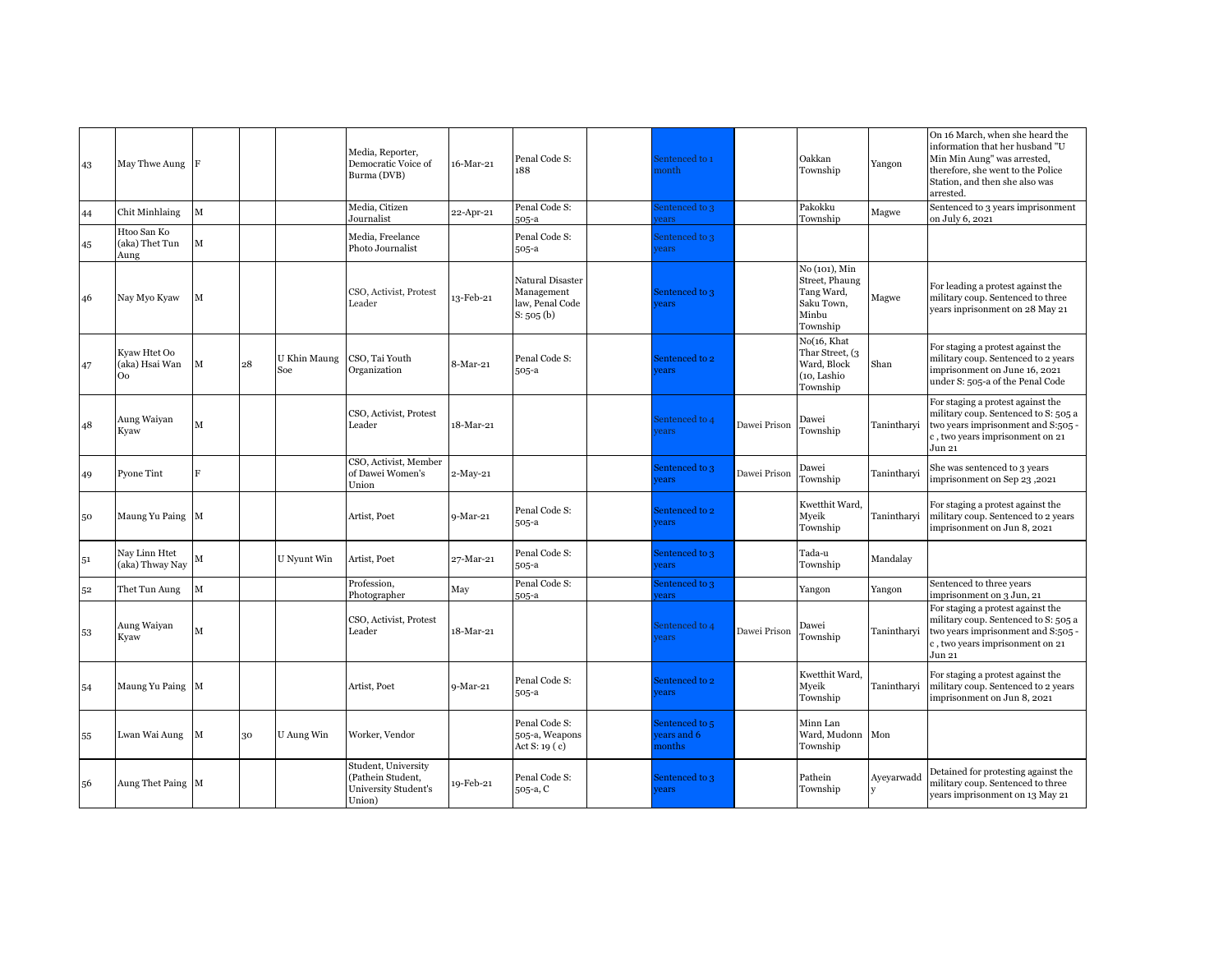| 57 | Zaw Myo Naing                | M           | 19 |                        | Student (Grade 10<br>Pass)                                     | 9-Mar-21     |                                             | Sentenced to 4<br>ears                    |                      | Myeik<br>Township                                                         | Tanintharvi | For staging a protest against the<br>military coup. Sentenced to four<br>years imprisonment on 8 June, 2021                                                                                                       |
|----|------------------------------|-------------|----|------------------------|----------------------------------------------------------------|--------------|---------------------------------------------|-------------------------------------------|----------------------|---------------------------------------------------------------------------|-------------|-------------------------------------------------------------------------------------------------------------------------------------------------------------------------------------------------------------------|
| 58 | Min Thant Ziin               | M           | 20 | U Thant Sin            | Student, Myanmar<br>(Third Years,<br>Mawlamyine<br>University) | 25-Mar-21    | Penal Code S:<br>$505 - a$                  | Sentenced to 1<br>ear                     | Kyeikmayaw<br>Prison | Daing Win<br>Kwin Ward.<br>Mawlamyine<br>Township                         | Mon         |                                                                                                                                                                                                                   |
| 59 | Thin Nandar<br>Linn          |             | 20 |                        | Student, 10 Grade<br>Student                                   | April        | Penal Code S:<br>$505 - a$                  | Sentenced to 2<br><b>ars</b>              | Kawthaung<br>Prison  | Kawthaung<br>Township,                                                    | Tanintharyi | Sentinced to two years<br>imprisonment on June 9, 2021                                                                                                                                                            |
| 60 | Min Thukha<br>Kyaw           | M           | 26 | U Myo Myint            | Student, Dagon<br>University                                   | $6 - Jun-21$ |                                             | Sentenced to 10<br>ears                   |                      | North<br>Okkalapa<br>Township                                             | Yangon      | Former Student Union President.<br>He was Sentenced to 10 years<br>imprisonment on September 5, 2021.                                                                                                             |
| 61 | Kaung Thu Thet M             |             |    |                        | Student, Former<br>student of Myanmar<br>Aerospace University  | 18-Sep-21    | Penal Code S:<br>188                        | Sentenced to 3<br>nonths                  |                      | Monywa<br>Township                                                        | Sagaing     |                                                                                                                                                                                                                   |
| 62 | Nan Shan Lar<br>(aka) Mi Saw |             | 29 | U Law Si               | Civilian                                                       | 9-Feb-21     | Natural Disaster<br>Management<br>law S: 25 | Sentenced to 3<br>rears                   | Kyaing Ton<br>Prison | Kyaing Ton<br>Township                                                    | Shan        |                                                                                                                                                                                                                   |
| 63 | Aung Soe Min                 | M           |    |                        | Civilian                                                       | 13-Feb-21    | Natural Disaster<br>Management<br>law S: 25 | Sentenced to 5<br>nonths                  |                      | Gwa Township                                                              | Rakhine     | For staging a protest against the<br>military coup. He was sentenced to 5<br>months imprisonment on Sep 27,<br>2021.                                                                                              |
| 64 | Kyaw Htay<br>Maung           | $\mathbf M$ |    | U Maung<br>Maung       | Civilian                                                       | 18-Feb-21    | Penal Code S:<br>144                        | sentenced to 1<br>nonth                   |                      | Pyin Oo Lwin<br>Township                                                  | Mandalay    | Sentenced to one months<br>imprisonment on 22 Feb 21                                                                                                                                                              |
| 65 | Bo Tun (aka)<br>Kyaw Tun Oo  | M           |    | U Maung<br>Maung       | Civilian                                                       | 18-Feb-21    | Penal Code S:<br>144                        | sentenced to 1<br>nonth                   |                      | Pyin Oo Lwin<br>Township                                                  | Mandalay    | Sentenced to one months<br>imprisonment on 22 Feb 21                                                                                                                                                              |
| 66 | Mya Aung                     | М           |    | U Kyaw Thaung Civilian |                                                                | 26-Feb-21    | Penal Code S:<br>505-a                      | Sentenced to 3<br>ears                    |                      | Mya Taung<br>Village,<br>Htigyaing<br>Township                            | Sagaing     | He was arrested for protesting by<br>drumming the pan against a village<br>administrator appointed by the<br>military regime. Sentenced to three<br>years imprisonment by Htigyaing<br>Township Court on March 5. |
| 67 | Myo Naing                    | М           |    |                        | Civilian                                                       | 27-Feb-21    | Penal Code S:<br>144                        | Sentenced to 1<br>nonth                   |                      | Pyin Oo Lwin<br>Township                                                  | Mandalay    | Sentenced to one month<br>imprisonment on 5 March 21                                                                                                                                                              |
| 68 | Su Su Khin                   | F           |    |                        | Civilian                                                       | 28-Feb-21    | Penal Code S:<br>505 (1 / A); S:<br>145     | Sentenced to 2<br>ears                    |                      | Shwe Pain<br>Nyin Travel &<br>Tour<br>Naut Lal Ward,<br>Myeik<br>Township | Tanintharyi | Sentenced to 2 Years imprisonment<br>on May 21                                                                                                                                                                    |
| 69 | Myo Min Latt                 | $\mathbf M$ |    |                        | Civilian                                                       | 28-Feb-21    | Penal Code S:<br>505-a(c ), S:145           | Sentenced                                 |                      | Dawei<br>Township                                                         | Tanintharyi |                                                                                                                                                                                                                   |
| 70 | <b>Myat Maung</b><br>Kyaw    | М           | 18 |                        | Civilian                                                       | 8-Mar-21     | Penal Code S:<br>505-a(c), S:145            | sentenced to 2<br>ears with hard<br>abour | Dawei Prison         | Dawei<br>Township                                                         | Tanintharvi |                                                                                                                                                                                                                   |
| 71 | Win Zaw Htwe                 | M           |    |                        | Civilian                                                       | 8-Mar-21     | Penal Code S:<br>505-a(c), S:145            | Sentenced                                 | Dawei Prison         | Dawei<br>Township                                                         | Tanintharvi |                                                                                                                                                                                                                   |
| 72 | Linn Htet Kyaw               | $\mathbf M$ |    |                        | Civilian                                                       | 8-Mar-21     | Penal Code S:<br>505-a(c), S:145            | Sentenced                                 | Dawei Prison         | Dawei<br>Township                                                         | Tanintharyi |                                                                                                                                                                                                                   |
| 73 | Than Htike Soe               | M           |    |                        | Civilian                                                       | 8-Mar-21     | Penal Code S:<br>505-a(c), S:145            | Sentenced                                 | Dawei Prison         | Thayetchoung<br>Township                                                  | Tanintharyi |                                                                                                                                                                                                                   |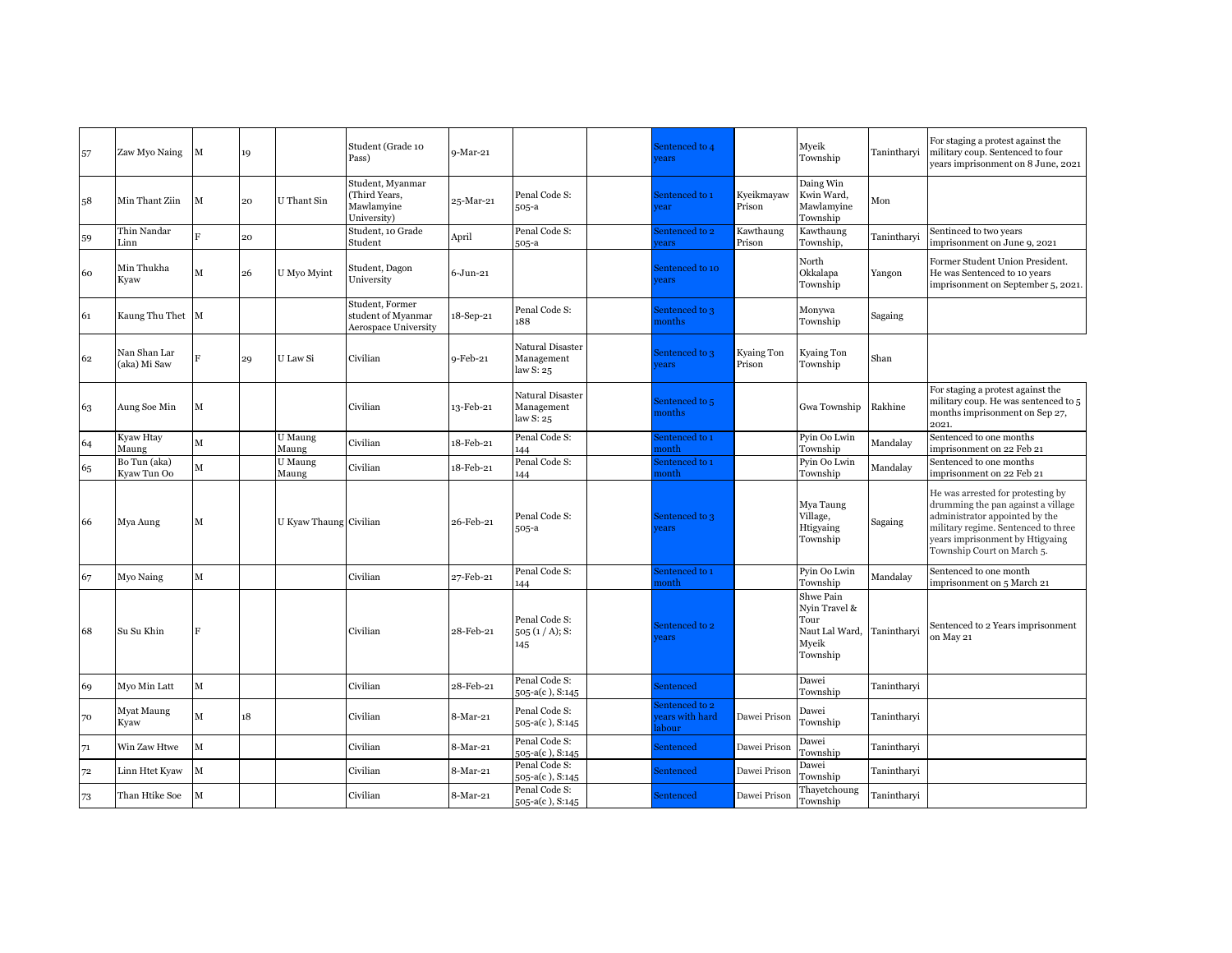| 74 | Kyaw Htway                           | М            |                  | Civilian | 10-Mar-21 |                                                     | entenced to 2<br>ears and 4<br>months in prison |                      | Myothit $(4)$<br>street, Laung<br>Lon Township    | Tanintharvi | For staging a protest against the<br>military coup. He was sentenced to 2<br>years 4 months on 23 Jun, 2021 by<br>Prison Court.                                                                                                                                                                    |
|----|--------------------------------------|--------------|------------------|----------|-----------|-----------------------------------------------------|-------------------------------------------------|----------------------|---------------------------------------------------|-------------|----------------------------------------------------------------------------------------------------------------------------------------------------------------------------------------------------------------------------------------------------------------------------------------------------|
| 75 | Tayout                               | M            |                  | Civilian | 10-Mar-21 | Penal Code S:<br>188                                | Sentenced to 1<br>nonth                         |                      | Kyaikkhami<br>Twon,<br>Thanbyuzayat<br>Township   | Mon         | While they were fuelLinng their<br>ambulance vehicle near the<br>Kyaikkami Township after sending<br>the patient, they were Detained for<br>contravening the curfew by the<br>military. Later on, they were<br>sentenced to imprisonment.<br>Sentenced to one month<br>imprisonment on 17 March 21 |
| 76 | Aung Linn Hter                       | $\mathbf{M}$ |                  | Civilian | 10-Mar-21 | Penal Code S:<br>188                                | Sentenced to 1<br>nonth                         |                      | Kyaikkhami<br>Twon, Thanbyuz Mon<br>ayat Township |             | While they were fuelLinng their<br>ambulance vehicle near the<br>Kyaikkami Township after sending<br>the patient, they were Detained for<br>contravening the curfew by the<br>military. Later on, they were<br>sentenced to imprisonment.<br>Sentenced to one month<br>imprisonment on 17 March 21 |
| 77 | Ei Ei Maw                            | Þ.           |                  | Civilian | 10-Mar-21 | Penal Code S:<br>505 (b)                            | Sentenced to 1<br>ear                           |                      | Mawlamyine<br>Township                            | Mon         | Sentenced to one year imprisonment<br>on 25 March 21                                                                                                                                                                                                                                               |
| 78 | Win Htet (aka)<br>Ali                | M            | U Thein Lwin     | Civilian | 15-Mar-21 | <b>Public Property</b><br>Protection Act<br>S: 6(1) | Sentenced to 3<br>ears with hard<br>abour       | <b>Insein Prison</b> | North<br>Okkalapa<br>Township                     | Yangon      | The junta announced that she was<br>arrested and sentenced for burning<br>public property. Sentenced to 3<br>years imprisonment with hard<br>labour on Apr 8 2021                                                                                                                                  |
| 79 | Aung San (aka)<br>Yarmmot Thu<br>Lar | M            | U Hla Win        | Civilian | 15-Mar-21 | <b>Public Property</b><br>Protection Act<br>S: 6(1) | Sentenced to 3<br>ears with hard<br>labour      | Insein Prison        | North<br>Okkalapa<br>Township                     | Yangon      | The junta announced that she was<br>arrested and sentenced for burning<br>public property. Sentenced to 3<br>years imprisonment with hard<br>labour on Apr 8 2021                                                                                                                                  |
| 80 | Thiha Naing<br>(aka) A Zit           | М            | <b>U</b> Moe Swe | Civilian | 15-Mar-21 | <b>Public Property</b><br>Protection Act<br>S: 6(1) | Sentenced to 3<br>ears with hard<br>abour       | <b>Insein Prison</b> | North<br>Okkalapa<br>Township                     | Yangon      | The junta announced that she was<br>arrested and sentenced for burning<br>public property. Sentenced to 3<br>years imprisonment with hard<br>labour on Apr 8 2021                                                                                                                                  |
| 81 | Win Min Soe                          | M            | <b>U</b> Moe Swe | Civilian | 15-Mar-21 | <b>Public Property</b><br>Protection Act<br>S: 6(1) | Sentenced to 3<br>ears with hard<br>abour       | Insein Prison        | North<br>Okkalapa<br>Township                     | Yangon      | The junta announced that she was<br>arrested and sentenced for burning<br>public property. Sentenced to 3<br>years imprisonment with hard<br>labour on Apr 8 2021                                                                                                                                  |
| 82 | Mu Mu Myint                          | F            | U Ba Tun         | Civilian | 15-Mar-21 | <b>Public Property</b><br>Protection Act<br>S: 6(1) | Sentenced to 3<br>ears with hard<br>abour       | Insein Prison        | North<br>Okkalapa<br>Township                     | Yangon      | The junta announced that she was<br>arrested and sentenced for burning<br>public property. Sentenced to 3<br>years imprisonment with hard<br>labour on Apr 8 2021                                                                                                                                  |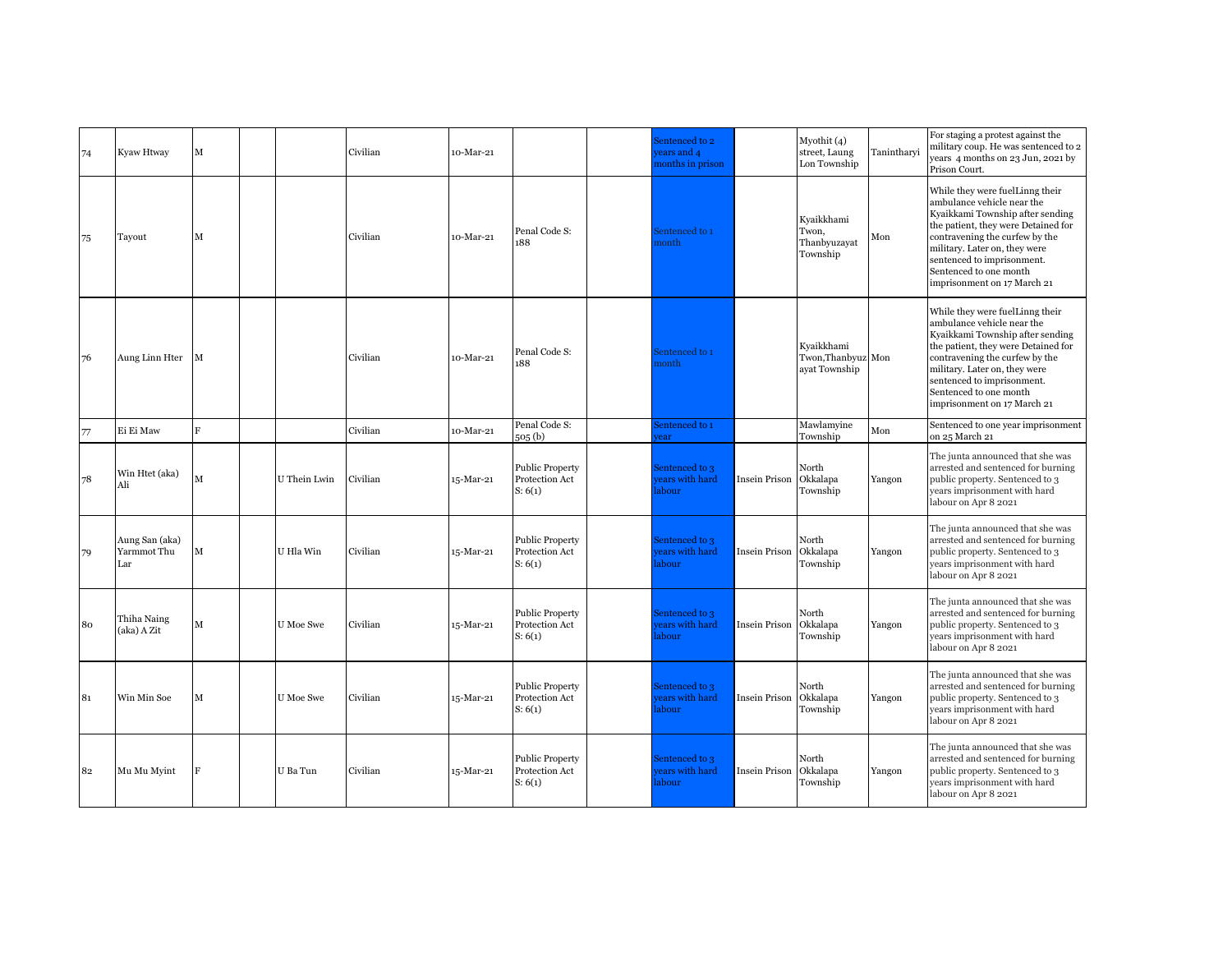| 83  | Win Htike Kyaw M                   |             |    |                               | Civilian | 15-Mar-21 | Penal Code S:<br>505-a     | Sentenced to 3<br>rears                    | Insein Prison            | North<br>Okkalapa<br>Township                          | Yangon                                                                                                                            | Sentenced to 3 years imprisonment<br>on Apr 8 2021.          |
|-----|------------------------------------|-------------|----|-------------------------------|----------|-----------|----------------------------|--------------------------------------------|--------------------------|--------------------------------------------------------|-----------------------------------------------------------------------------------------------------------------------------------|--------------------------------------------------------------|
| 84  | Htet Htet Khine                    | F           | 24 | U Kalar Gyi                   | Civilian | 15-Mar-21 | Penal Code S:<br>$505 - a$ | Sentenced in Jun,                          |                          | Mintasu,<br>Pantanaw<br>Township                       | Ayeyarwadd                                                                                                                        |                                                              |
| 85  | Kaung Htet Zaw M                   |             |    |                               | Civilian | 15-Mar-21 |                            | Sentenced to 10<br>ears with hard<br>abour | Pyin Oo Lwin<br>Township | Mandalay                                               | His skull<br>cracked and<br>right eye got<br>serious<br>injury,<br>besides, he<br>could not<br>able to walk<br>and speak<br>well. |                                                              |
| 86  | Pyay Nyein                         | M           |    | U Phoe Rein                   | Civilian | 16-Mar-21 | Penal Code S:<br>188       | sentenced to 3<br><b>onths</b>             |                          | Shwe Bo<br>Township                                    | Sagaing                                                                                                                           | He was Detained after the military<br>coup.                  |
| 87  | Soe Moe Oo                         | M           |    | U Kyaw Than                   | Civilian | 16-Mar-21 | Penal Code S:<br>188       | entenced to 3<br>nonths                    |                          | Shwe Bo<br>Township                                    | Sagaing                                                                                                                           | He was Detained after the military<br>coup.                  |
| 88  | Tin Tun                            | м           |    | U Hla Maung                   | Civilian | 16-Mar-21 | Penal Code S:<br>188       | sentenced to 3<br>nonths                   |                          | Shwe Bo<br>Township                                    | Sagaing                                                                                                                           | He was Detained after the military<br>coup.                  |
| 89  | Wai Yan Soe Win M                  |             |    |                               | Civilian | 16-Mar-21 |                            | entenced to 1<br>nonth                     |                          | Pyin Oo Lwin<br>Township                               | Mandalay                                                                                                                          |                                                              |
| 90  | Aung Ko Oo                         | M           |    |                               | Civilian | 16-Mar-21 |                            | entenced to 1<br>nonth                     |                          | Pyin Oo Lwin<br>Township                               | Mandalay                                                                                                                          |                                                              |
| 91  | Kyaw Swar Oo<br>(aka) Ko Pain      | M           |    |                               | Civilian | 16-Mar-21 |                            | sentenced to 1<br>nonth                    |                          | Pyin Oo Lwin<br>Township                               | Mandalay                                                                                                                          |                                                              |
| 92  | Moe Sat (aka)<br>Moe Sat Oo        | M           |    |                               | Civilian | 16-Mar-21 |                            | sentenced to 1<br>nonth                    |                          | Pyin Oo Lwin<br>Township                               | Mandalay                                                                                                                          |                                                              |
| 93  | Tin Myo Oo                         | M           |    |                               | Civilian | 16-Mar-21 |                            | entenced to 1<br>nonth                     |                          | Pyin Oo Lwin<br>Township                               | Mandalay                                                                                                                          |                                                              |
| 94  | Thet Naing Htay M                  |             |    |                               | Civilian | 16-Mar-21 |                            | sentenced to 1<br>nonth                    |                          | Pyin Oo Lwin<br>Township                               | Mandalay                                                                                                                          |                                                              |
| 95  | Kyaw Naing Oo                      | $\mathbf M$ |    | U Kyaw Zaw Oo Civilian        |          | 17-Mar-21 | Penal Code S:<br>188       | Sentenced to 3<br>nonths                   |                          | Shwe Bo<br>Township                                    | Sagaing                                                                                                                           | He was arrested after the military<br>coup.                  |
| 96  | Tin Naing Tun                      | $\mathbf M$ |    | U Tin Min                     | Civilian | 17-Mar-21 | Penal Code S:<br>188       | sentenced to 3<br>nonths                   |                          | Shwe Bo<br>Township                                    | Sagaing                                                                                                                           | He was arrested after the military<br>coup.                  |
| 97  | Hein Kyaw Tun                      | M           |    | U Than Tun                    | Civilian | 17-Mar-21 | Penal Code S:<br>188       | sentenced to 3<br>nonths                   |                          | Shwe Bo<br>Township                                    | Sagaing                                                                                                                           | He was arrested after the military<br>coup.                  |
| 98  | Min Aung                           | м           |    | U Shwe                        | Civilian | 17-Mar-21 | Penal Code S:<br>188       | sentenced to 3<br><b>onths</b>             |                          | Shwe Bo<br>Township                                    | Sagaing                                                                                                                           | He was arrested after the military<br>coup.                  |
| 99  | Lwan Moe                           | М           |    | U Mya Shwe                    | Civilian | 17-Mar-21 | Penal Code S:<br>188       | entenced to 3<br>nonths                    |                          | Shwe Bo<br>Township                                    | Sagaing                                                                                                                           | He was arrested after the military<br>coup.                  |
| 100 | Sann Sann Moe                      | F           |    | U Nyunt Saung Civilian        |          | 17-Mar-21 | Penal Code S:<br>188       | sentenced to 3<br>nonths                   |                          | Shwe Bo<br>Township                                    | Sagaing                                                                                                                           | She was arrested after the military<br>coup.                 |
| 101 | Pyae Sone Aung<br>(aka) Chit Maung | M           |    |                               | Civilian | 17-Mar-21 |                            | Sentenced to 1<br>month                    |                          | Pyin Oo Lwin<br>Township                               | Mandalay                                                                                                                          |                                                              |
| 102 | Soe Min Lat<br>(aka) Thar Wa       | М           | 35 | U Aung Bar<br>Lay, Daw Soe Yi | Civilian | 17-Mar-21 | Penal Code S:<br>505-a     | Sentenced to 2<br><b>rears</b>             |                          | $No(4)$ , Sein<br>Pan Pya Street,<br>Pulaw<br>Township | Tanintharyi                                                                                                                       | Sentenced to two years<br>imprisonment on 28 May 21          |
| 103 | <b>Bo Bo Naing</b>                 | M           |    | U Naing Oo                    | Civilian | 17-Mar-21 | Penal Code S:<br>505-a     | Sentenced to 3<br><b>rears</b>             | Obo Prison               | Mandalay                                               | Mandalay                                                                                                                          | He was sentenced to 3 years<br>imprisonment on Sep 22, 2021. |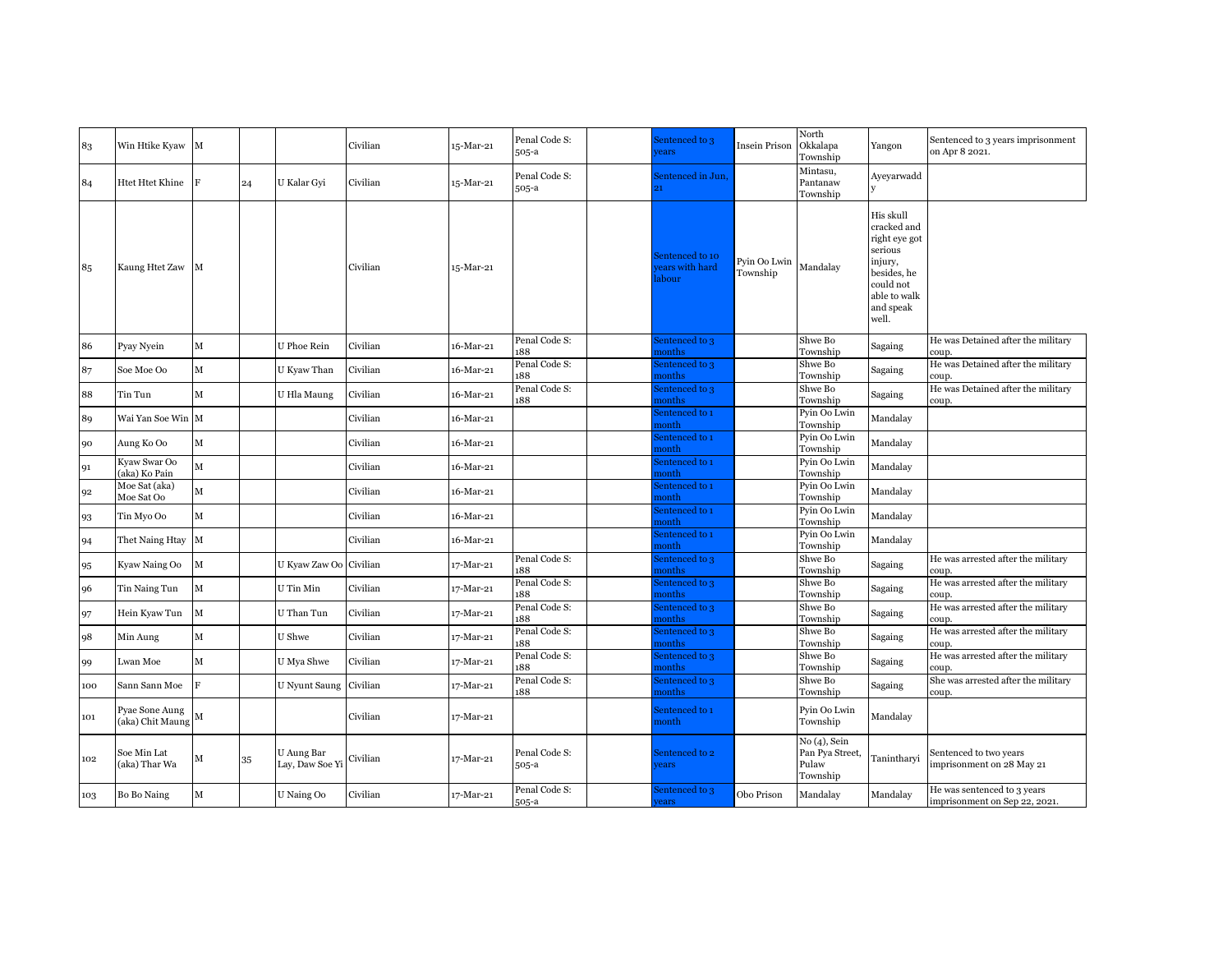| 104 | Sai Rupa                                     | M           |                      | Civilian | 18-Mar-21 |                                                     | Sentenced to 1<br>nonth                                     |                      | Pyin Oo Lwin<br>Township                                             | Mandalay    |                                                                                                                                                                                                                                                                                                           |
|-----|----------------------------------------------|-------------|----------------------|----------|-----------|-----------------------------------------------------|-------------------------------------------------------------|----------------------|----------------------------------------------------------------------|-------------|-----------------------------------------------------------------------------------------------------------------------------------------------------------------------------------------------------------------------------------------------------------------------------------------------------------|
| 105 | Win Latt Htwe                                | M           |                      | Civilian | 18-Mar-21 | Penal Code S:<br>505-a , C                          | Sentenced                                                   | Dawei Prison         | Thavetchoung<br>Township                                             | Tanintharyi |                                                                                                                                                                                                                                                                                                           |
| 106 | Htet Zarni Aung                              | M           |                      | Civilian | 19-Mar-21 | Penal Code S:<br>188                                | Sentenced to 3<br>nonths                                    |                      | Pyin Oo Lwin<br>Township                                             | Mandalay    |                                                                                                                                                                                                                                                                                                           |
| 107 | Aung Aung (aka)<br>Kyaw Myo Mon              | M           |                      | Civilian | 19-Mar-21 | Penal Code S:<br>188                                | Sentenced to 3<br>nonths                                    |                      | Pyin Oo Lwin<br>Township                                             | Mandalay    |                                                                                                                                                                                                                                                                                                           |
| 108 | Wai Phyo                                     | M           |                      | Civilian | 19-Mar-21 | Penal Code S:<br>188                                | Sentenced to 3<br>nonths                                    |                      | Pyin Oo Lwin<br>Township                                             | Mandalay    |                                                                                                                                                                                                                                                                                                           |
| 109 | Yazar Oo                                     | М           | <b>U</b> Khin Htwe   | Civilian | 19-Mar-21 | <b>Public Property</b><br>Protection Act<br>S: 6(1) | Sentenced to 7<br>ears with hard<br>abour                   | <b>Insein Prison</b> | North<br>Okkalapa<br>Township                                        | Yangon      | The junta announced that he was<br>arrested and sentenced for<br>steaLinng public property.<br>Sentenced to 7 years imprisonment<br>with hard labour on Apr 8 2021                                                                                                                                        |
| 110 | Than Naing                                   | M           |                      | Civilian | 22-Mar-21 | Penal Code S:<br>505-a                              | Sentenced to 3<br><i>rears</i>                              |                      | Pakokku<br>Township                                                  | Magwe       | For staging a protest against the<br>military coup. Sentenced to three<br>vears imprisonment on 24 May 21                                                                                                                                                                                                 |
| 111 | Ko Ko San                                    | M           | U Maung<br>Maung San | Civilian | 25-Mar-21 | Penal Code S:<br>505-a                              | Sentenced to 1<br>rear                                      | Kyeikmayaw<br>Prison | No (732), 6<br>street,<br>Extention<br>ward, Mawlamyi<br>ne Township | Mon         | For staging a protest against the<br>military coup                                                                                                                                                                                                                                                        |
| 112 | Aung Myo Kyaw M                              |             | U Nyunt Aung         | Civilian | 25-Mar-21 | Penal Code S:<br>505-a                              | Sentenced to 1<br>ear                                       | Kyeikmayaw<br>Prison | Mawlamyine<br>Township                                               | Mon         | For staging a protest against the<br>military coup                                                                                                                                                                                                                                                        |
| 113 | Aung Aung Htet<br>(aka) Aung Htet            | М           | U Myo Nyunt          | Civilian | 27-Mar-21 | Penal Code S:<br>396 and 397                        | Sentenced to<br>leath                                       | Insein Prison        | North<br>Okkalapa<br>Township                                        | Yangon      | The junta announced that the<br>people were arrested and sentenced<br>after beating and beating military<br>lieutenant Htet Aung Kyaw and<br>Thant Zin Htwe. Sentenced to death<br>on April 8, 2021                                                                                                       |
| 114 | Bo Bo Thu                                    | M           | U Thet Oo            | Civilian | 27-Mar-21 | Penal Code S:<br>396 and 397                        | Sentenced to<br>leath                                       | Insein Prison        | North<br>Okkalapa<br>Township                                        | Yangon      | The junta announced that the<br>people were arrested and sentenced<br>after beating and beating military<br>lieutenant Htet Aung Kyaw and<br>Thant Zin Htwe. Sentenced to death<br>on April 8, 2021                                                                                                       |
| 115 | Sai Khay (aka)<br>Eaik Khay (aka)<br>Kay Kay | $\mathbf M$ |                      | Civilian | 27-Mar-21 | Penal Code S:<br>396                                | Sentenced to<br>leath                                       | Insein Prison        | North<br>Okkalapa<br>Township                                        | Yangon      | The Junta Terrorists abducted an<br>innocent civilian named Sai Khay<br>(aka) Aik Khay (aka) KayKay and<br>accused him as a criminal and<br>imposed a Death Penalty which was<br>broadcast from military owned<br>MWD channel on Apr 28. Sentenced<br>to death by military tribunal on April<br>28, 2021. |
| 116 | Myo Thein Tun                                | М           | U Kyaw Tun           | Civilian | 27-Mar-21 | Penal code-<br>395, 435                             | Sentenced to 20<br>ears<br>inprisonment<br>with hard labour | Insein Prison        | Hlawkar Road<br>(20 / A) Ward,<br>South Dagon<br>Township            | Yangon      |                                                                                                                                                                                                                                                                                                           |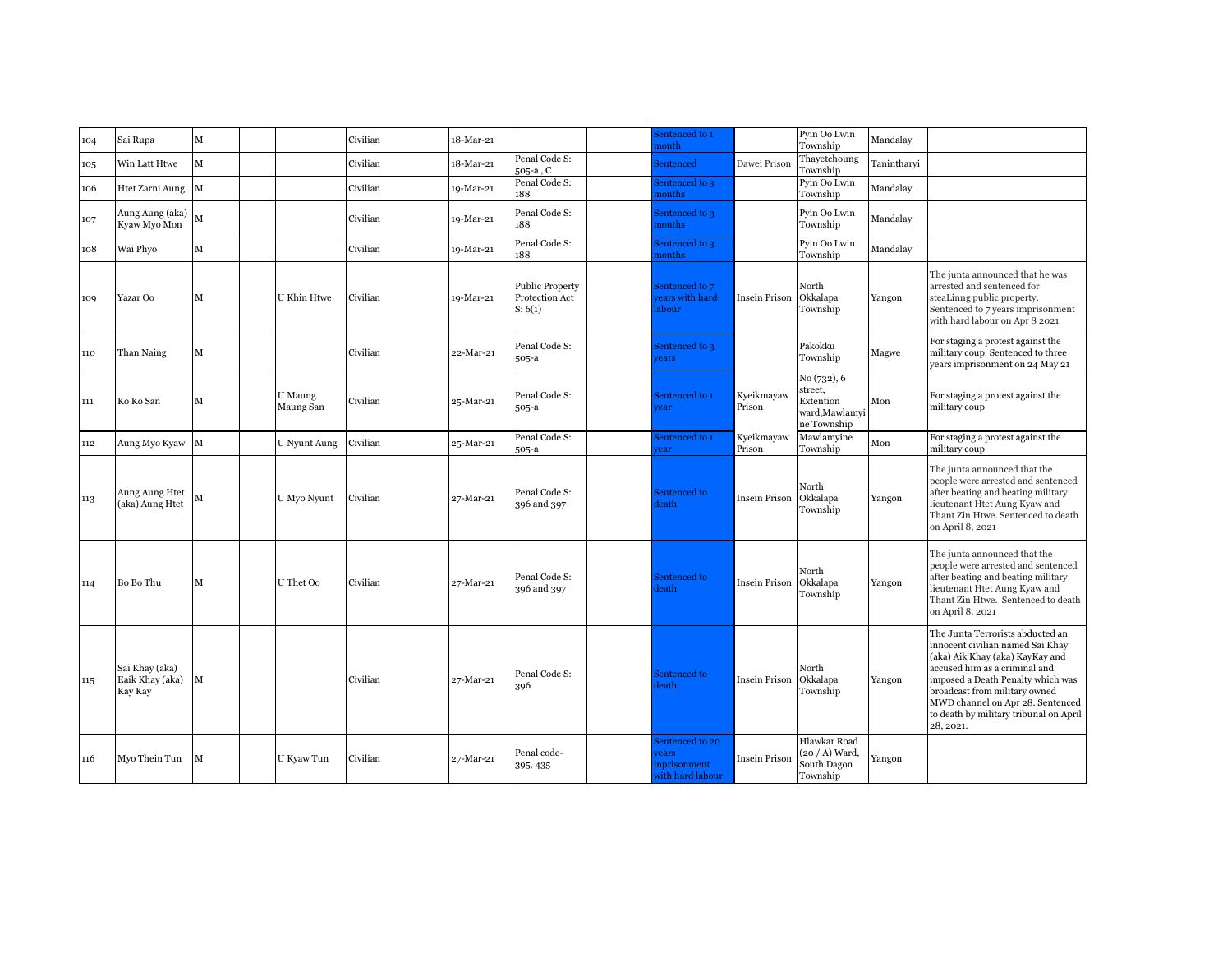| 117 | Soe Aung                                    | М            |    |              | Civilian | 27-Mar-21 | Penal code-<br>395, 435  | Sentenced to 20<br>rears<br>nprisonment<br>vith hard labour        | Insein Prison Yangon |                                   | Yangon   |                                                                                                                                                                      |
|-----|---------------------------------------------|--------------|----|--------------|----------|-----------|--------------------------|--------------------------------------------------------------------|----------------------|-----------------------------------|----------|----------------------------------------------------------------------------------------------------------------------------------------------------------------------|
| 118 | Than Naing Tun<br>(aka) Kyaw Gyi            | M            |    |              | Civilian | 27-Mar-21 | Penal code-<br>395, 435  | entenced to 20<br><b>rears</b><br>nprisonment<br>vith hard labour  | Insein Prison Yangon |                                   | Yangon   |                                                                                                                                                                      |
| 119 | Thet Paing (aka)<br>Thet Paing Soe          | М            |    |              | Civilian | 27-Mar-21 | Penal code-<br>395, 435  | entenced to 20<br><b>rears</b><br>inprisonment<br>vith hard labour | Insein Prison Yangon |                                   | Yangon   |                                                                                                                                                                      |
| 120 | Nyi Nyi Hlwan<br>Aung (aka) Nyi<br>Nyi Aung | $\mathbf M$  |    |              | Civilian | 27-Mar-21 | Penal code-<br>395, 435  | Sentenced to 20<br>ears<br>nprisonment<br>vith hard labour         | Insein Prison Yangon |                                   | Yangon   |                                                                                                                                                                      |
| 121 | Arkar Tun (aka)<br>Ko Lay                   | м            |    |              | Civilian | 27-Mar-21 | Penal code-<br>395, 435  | entenced to 20<br><b>rears</b><br>inprisonment<br>vith hard labour | Insein Prison Yangon |                                   | Yangon   |                                                                                                                                                                      |
| 122 | Htin Kyaw                                   | м            |    |              | Civilian | 27-Mar-21 | Penal code-<br>395, 435  | entenced to 20<br><i>rears</i><br>nprisonment<br>vith hard labour  | Insein Prison Yangon |                                   | Yangon   |                                                                                                                                                                      |
| 123 | Hla Myo Lwin                                | $\mathbf M$  |    | U Myo Lwin   | Civilian | 27-Mar-21 | Penal Code S:<br>505-a   | Sentenced to 3<br>ears                                             | Obo Prison           | Mandalay                          | Mandalay | He was sentenced to 3 years<br>imprisonment on Sep 22, 2021.                                                                                                         |
| 124 | Moe Zaw                                     | M            | 30 | U Khin Maung | Civilian | 29-Mar-21 |                          | Sentenced to 3<br>nonths                                           |                      | Pyin Oo Lwin<br>Township          | Mandalay | For staging a protest against the<br>military coup                                                                                                                   |
| 125 | Mi Mi Maw                                   | $\mathbf{F}$ |    |              | Civilian | 31-Mar-21 |                          | sentenced to 3<br>ears                                             |                      | Lashio<br>Township                | Shan     |                                                                                                                                                                      |
| 126 | Aung Pyae Phyo                              | M            |    | U Hla Myint  | Civilian | March     | Weapons Act S:<br>19-е   | Sentenced to 3<br>ears with hard<br>labour                         | <b>Insein Prison</b> | <b>Hlaing Tharyar</b><br>Township | Yangon   | He was alleged for carrying tools for<br>use in attack and ruled by military<br>tribunal. Sentenced to 3 years<br>imprisonment with hard labour on<br>March 19, 2021 |
| 127 | Sein Pan                                    | М            |    | U Hla Myint  | Civilian | March     | Weapons Act S:<br>$19-e$ | Sentenced to 3<br>ears with hard<br>labour                         | <b>Insein Prison</b> | <b>Hlaing Tharyar</b><br>Township | Yangon   | He was alleged for carrying tools for<br>use in attack and ruled by military<br>tribunal. Sentenced to 3 years<br>imprisonment with hard labour on<br>March 19, 2021 |
| 128 | Soe Than                                    | м            |    | U Hla Win    | Civilian | March     | Weapons Act S:<br>19-е   | Sentenced to 3<br>ears with hard<br>labour                         | <b>Insein Prison</b> | <b>Hlaing Tharyar</b><br>Township | Yangon   | He was alleged for carrying tools for<br>use in attack and ruled by military<br>tribunal. Sentenced to 3 years<br>imprisonment with hard labour on<br>March 19, 2021 |
| 129 | Tin Tun                                     | $\mathbf M$  |    | U Soe Thein  | Civilian | March     | Weapons Act S:<br>$19-e$ | Sentenced to 3<br>ears with hard<br>labour                         | <b>Insein Prison</b> | <b>Hlaing Tharyar</b><br>Township | Yangon   | He was alleged for carrying tools for<br>use in attack and ruled by military<br>tribunal. Sentenced to 3 years<br>imprisonment with hard labour on<br>March 19, 2021 |
| 130 | Kyaw Thet                                   | М            |    | U Tin Win    | Civilian | March     | Weapons Act S:<br>19-е   | Sentenced to 3<br>ears with hard<br>labour                         | <b>Insein Prison</b> | <b>Hlaing Tharyar</b><br>Township | Yangon   | He was alleged for carrying tools for<br>use in attack and ruled by military<br>tribunal. Sentenced to 3 years<br>imprisonment with hard labour on<br>March 19, 2021 |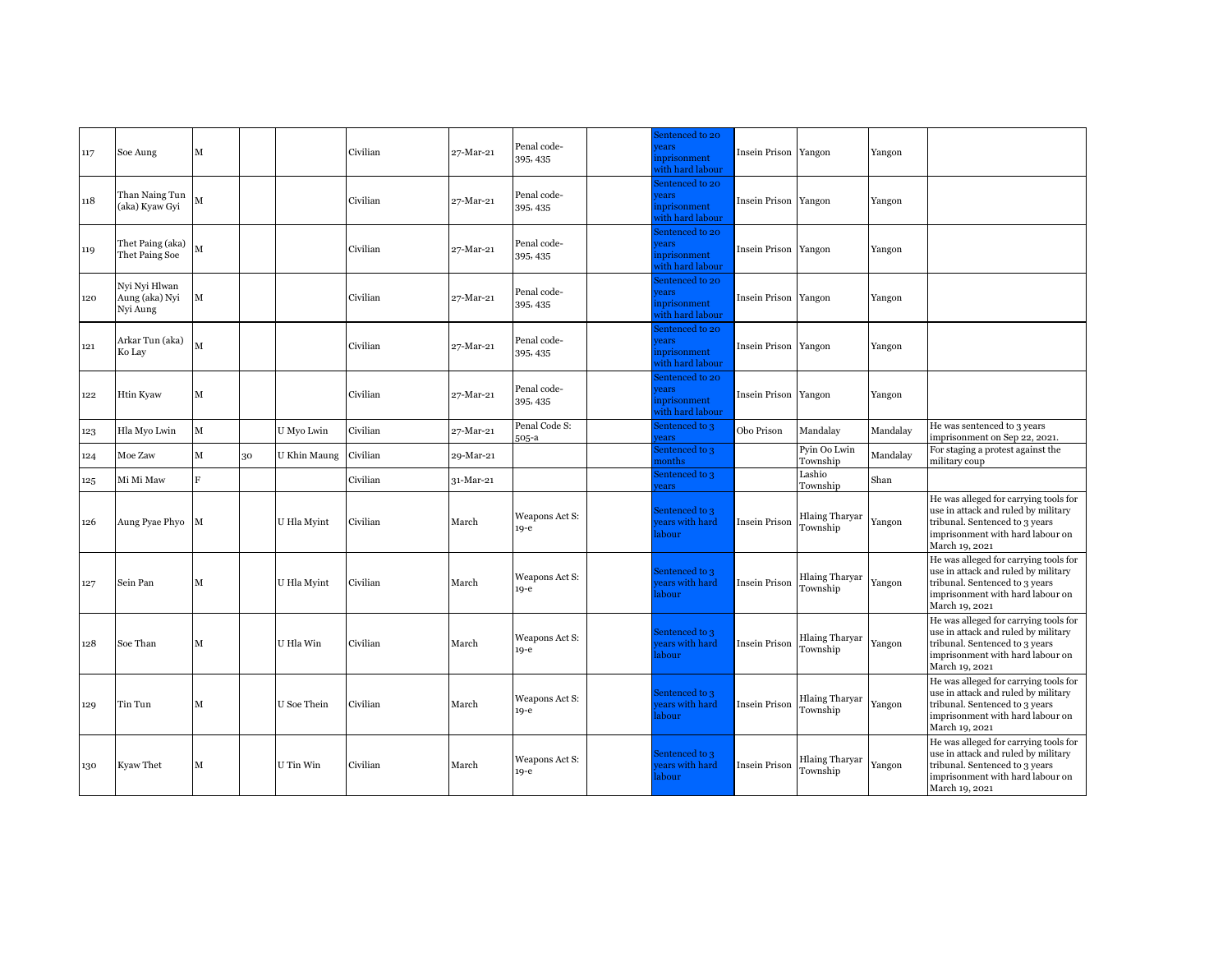| 131 | Min Htet (aka)<br>Linn Htet                   | М              | U Than Tun              | Civilian | March | Penal Code S:<br>436                          | Sentenced to 20<br>ears with hard<br>labour | <b>Insein Prison</b> | Shwe Pyi Thar<br>Township                   | Yangon   | He was alleged for setting fire to the<br>Solamoda Industry, and then he was<br>sentenced by a military tribunal.<br>Sentenced to 20 years imprisonment<br>with hard labour on March 22, 2021                 |
|-----|-----------------------------------------------|----------------|-------------------------|----------|-------|-----------------------------------------------|---------------------------------------------|----------------------|---------------------------------------------|----------|---------------------------------------------------------------------------------------------------------------------------------------------------------------------------------------------------------------|
| 132 | Aung Tun (aka)<br>Sar Mi                      | М              |                         | Civilian | March | Penal Code S:<br>414                          | Sentenced to 3<br>ears with hard<br>labour  | <b>Insein Prison</b> | Shwe Pyi Thar<br>Township                   | Yangon   | He was alleged for possession of the<br>stolen goods and sentenced by a<br>military tribunal. Sentenced to 3<br>years imprisonment with hard<br>labour on March 22, 2021                                      |
| 133 | Aung Thet Paing<br>(aka) P Chay               | $\overline{M}$ |                         | Civilian | March | Penal Code S:<br>414                          | Sentenced to 3<br>vears with hard<br>labour | Insein Prison        | Shwe Pyi Thar<br>Township                   | Yangon   | He was alleged for possession of the<br>stolen goods and sentenced by a<br>military tribunal. Sentenced to 3<br>years imprisonment with hard<br>labour on March 22, 2021                                      |
| 134 | Win Ko Ko                                     | М              |                         | Civilian | March | Penal Code S:<br>414                          | Sentenced to 3<br>vears with hard<br>abour  | Insein Prison        | Shwe Pyi Thar<br>Township                   | Yangon   | He was alleged for possession of the<br>stolen goods and sentenced by a<br>military tribunal. Sentenced to 3<br>years imprisonment with hard<br>labour on March 22, 2021                                      |
| 135 | Kyaw Thein Win<br>(aka) Ko Ko Win             | M              |                         | Civilian | March | Penal Code S:<br>505 (sub-<br>section c of A) | Sentenced to 3<br>ears with hard<br>labour  | <b>Insein Prison</b> | Shwe Pyi Thar<br>Township                   | Yangon   | He was alleged for disturbing the<br>civil servants who do not follow<br>CDM and then, he was sentenced by<br>a military tribunal. Sentenced to 3<br>years imprisonment with hard<br>labour on March 22, 2021 |
| 136 | Thiha (aka) San<br>Shay                       | M              |                         | Civilian | March | Penal Code S:<br>505 (sub-<br>section c of A) | Sentenced to 3<br>ears with hard<br>labour  | <b>Insein Prison</b> | Shwe Pyi Thar<br>Township                   | Yangon   | He was alleged for disturbing the<br>civil servants who do not follow<br>CDM and then, he was sentenced by<br>a military tribunal. Sentenced to 3<br>years imprisonment with hard<br>labour on March 22, 2021 |
| 137 | Yan Naing                                     | М              |                         | Civilian | March | Penal Code S:<br>505 (sub-<br>section c of A) | Sentenced to 3<br>ears with hard<br>labour  | Insein Prison        | Shwe Pyi Thar<br>Township                   | Yangon   | He was alleged for disturbing the<br>civil servants who do not follow<br>CDM and then, he was sentenced by<br>a military tribunal. Sentenced to 3<br>years imprisonment with hard<br>labour on March 22, 2021 |
| 138 | Naing Min                                     | M              |                         | Civilian | March | Penal Code S:<br>505 (sub-<br>section c of A) | Sentenced to 3<br>ears with hard<br>labour  | Insein Prison        | Shwe Pyi Thar<br>Township                   | Yangon   | He was alleged for disturbing the<br>civil servants who do not follow<br>CDM and then, he was sentenced by<br>a military tribunal. Sentenced to 3<br>years imprisonment with hard<br>labour on March 22, 2021 |
| 139 | Moe Win                                       | М              |                         | Civilian | March | Penal Code S:<br>505-a                        | Sentenced to 1<br><i>rear</i>               |                      | Theegone<br>village,<br>Wandwin<br>Township | Mandalay |                                                                                                                                                                                                               |
| 140 | Hla Myo Aung<br>(aka) Ko Myo<br>(aka) Wat Gvi | М              | U Myint Hlaing Civilian |          | March | Penal Code S:<br>302 (1)(b)/34                | Sentenced to<br>death                       | Insein Prison        | Hlaing Thar<br>Yar Township                 | Yangon   | He was indicted by a military<br>tribunal on charges of murdering<br>Ma Win Thandar Swe, a resident of<br>Hlaing Tharyar Township.<br>Sentenced to death penalty by<br>military tribunal on April 12, 2021.   |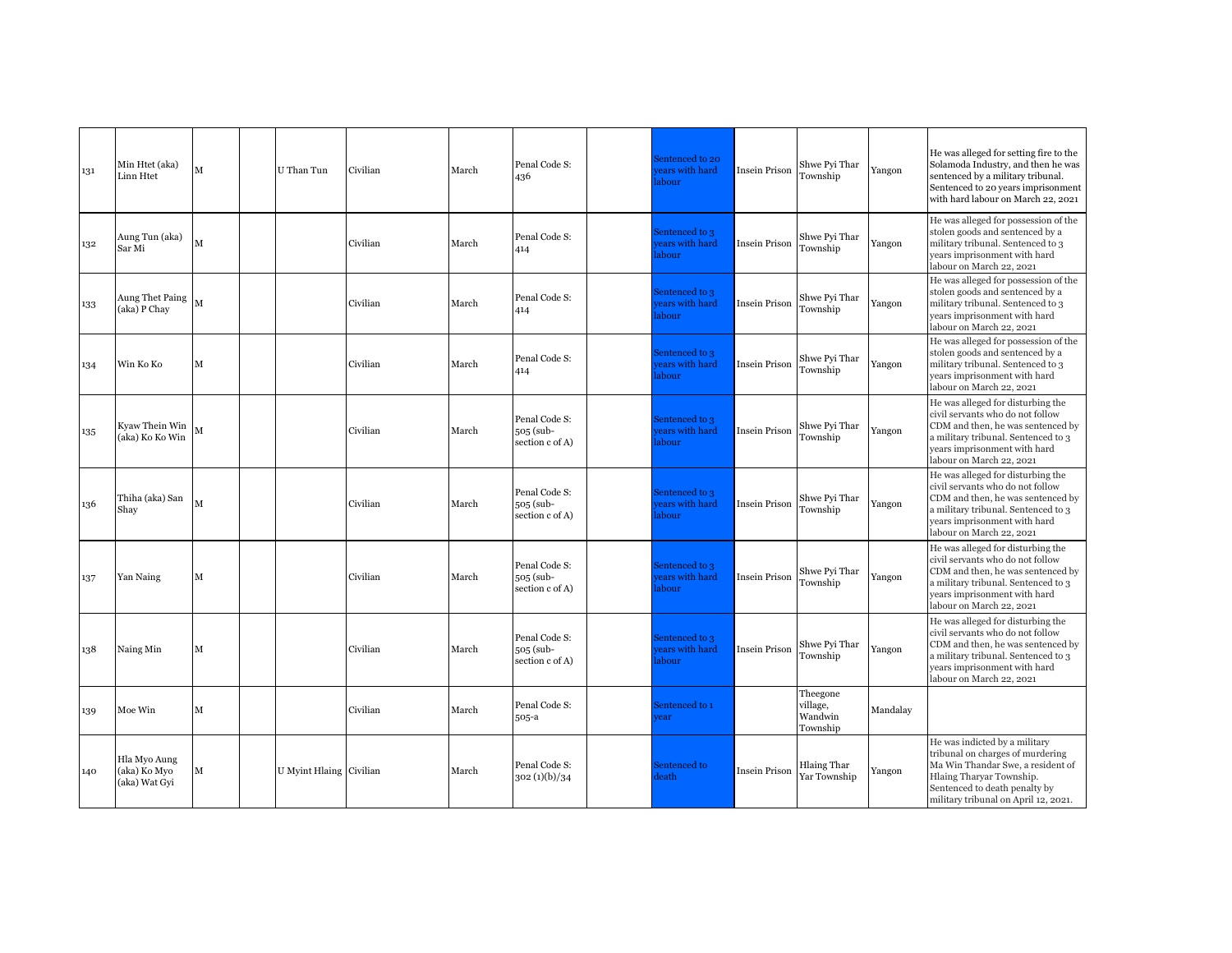| 141 | Aung Thura Zaw<br>(aka) Gatone<br>(aka) Thura | м            | U Aung Zaw Oo Civilian |          | March | Penal Code S:<br>302 (1)(b)/34      | Sentenced to<br>leath                      | <b>Insein Prison</b> | <b>Hlaing Thar</b><br>Yar Township | Yangon | He was indicted by a military<br>tribunal on charges of murdering<br>Ma Win Thandar Swe, a resident of<br>Hlaing Tharyar Township.<br>Sentenced to death penalty by<br>military tribunal on April 12, 2021.                                                                                       |
|-----|-----------------------------------------------|--------------|------------------------|----------|-------|-------------------------------------|--------------------------------------------|----------------------|------------------------------------|--------|---------------------------------------------------------------------------------------------------------------------------------------------------------------------------------------------------------------------------------------------------------------------------------------------------|
| 142 | Tin Tun Aung<br>(aka) Moe Shan                |              | U Tun San              | Civilian | March | Penal Code S:<br>302 (1)(b)/109     | Sentenced to<br>leath                      | <b>Insein Prison</b> | <b>Hlaing Thar</b><br>Yar Township | Yangon | He was indicted by a military<br>tribunal on charges of aiding and<br>abetting the murder of Ma Win<br>Thandar Swe, a resident of Hlaing<br>Tharyar Township. Sentenced to<br>death penalty by military tribunal on<br>April 12, 2021.                                                            |
| 143 | Myint Myint Aye F                             |              | U Ngwe Nyein           | Civilian | March | Penal Code S:<br>302 (1)(b)/109     | Sentenced to<br>leath                      | <b>Insein Prison</b> | <b>Hlaing Thar</b><br>Yar Township | Yangon | She was indicted by a military<br>tribunal on charges of aiding and<br>abetting the murder of Ma Win<br>Thandar Swe, a resident of Hlaing<br>Tharyar Township. Sentenced to<br>death penalty by military tribunal on<br>April 12, 2021.                                                           |
| 144 | Soe Gyi (aka)<br>Soe Paing                    | М            | <b>U Hla Saw</b>       | Civilian | March | Penal Code S:<br>216                | Sentenced to 7<br>ears with hard<br>labour | <b>Insein Prison</b> | <b>Hlaing Thar</b><br>Yar Township | Yangon | He was indicted by a military<br>tribunal for allegedly accepting the<br>suspects at his home who took part<br>in the murder of Ma Win Thandar<br>Swe, a resident of Hlaing Tharyar<br>Township. Sentenced to 7 years<br>imprisonment with hard labour by<br>military tribunal on April 12, 2021. |
| 145 | Kyu Kyu Thin                                  |              | U Hla Saw              | Civilian | March | Penal Code S:<br>$216, S: 505-a(a)$ | Sentenced to 3<br>ears with hard<br>labour | <b>Insein Prison</b> | <b>Hlaing Thar</b><br>Yar Township | Yangon | He was indicted by a military<br>tribunal on charges of involvement<br>in the murder of Ma Win Thandar<br>Swe, a resident of Hlaing Tharyar<br>Township. Sentenced to 3 years<br>imprisonment with hard labour by<br>military tribunal on April 12, 2021.                                         |
| 146 | Nang Khin Khin<br>Win                         |              | U San Thein            | Civilian | March | Penal Code S:<br>505-a(a)           | sentenced to 3<br>ears with hard<br>labour | <b>Insein Prison</b> | <b>Hlaing Thar</b><br>Yar Township | Yangon | She was charged by a military<br>tribunal for intimidating the public<br>by interrogating Ma Win Thandar<br>Swe, a resident of Hlaing Tharyar<br>Township. Sentenced to 3 years<br>imprisonment with hard labour by<br>military tribunal on April 12, 2021.                                       |
| 147 | Moe Thida                                     | $\mathbf{E}$ | U Myint Thein          | Civilian | March | Penal Code S:<br>505-a(a)           | Sentenced to 3<br>ears with hard<br>labour | <b>Insein Prison</b> | <b>Hlaing Thar</b><br>Yar Township | Yangon | She was charged by a military<br>tribunal for intimidating the public<br>by interrogating Ma Win Thandar<br>Swe, a resident of Hlaing Tharyar<br>Township. Sentenced to 3 year<br>imprisonment with hard labour by<br>military tribunal on April 12, 2021.                                        |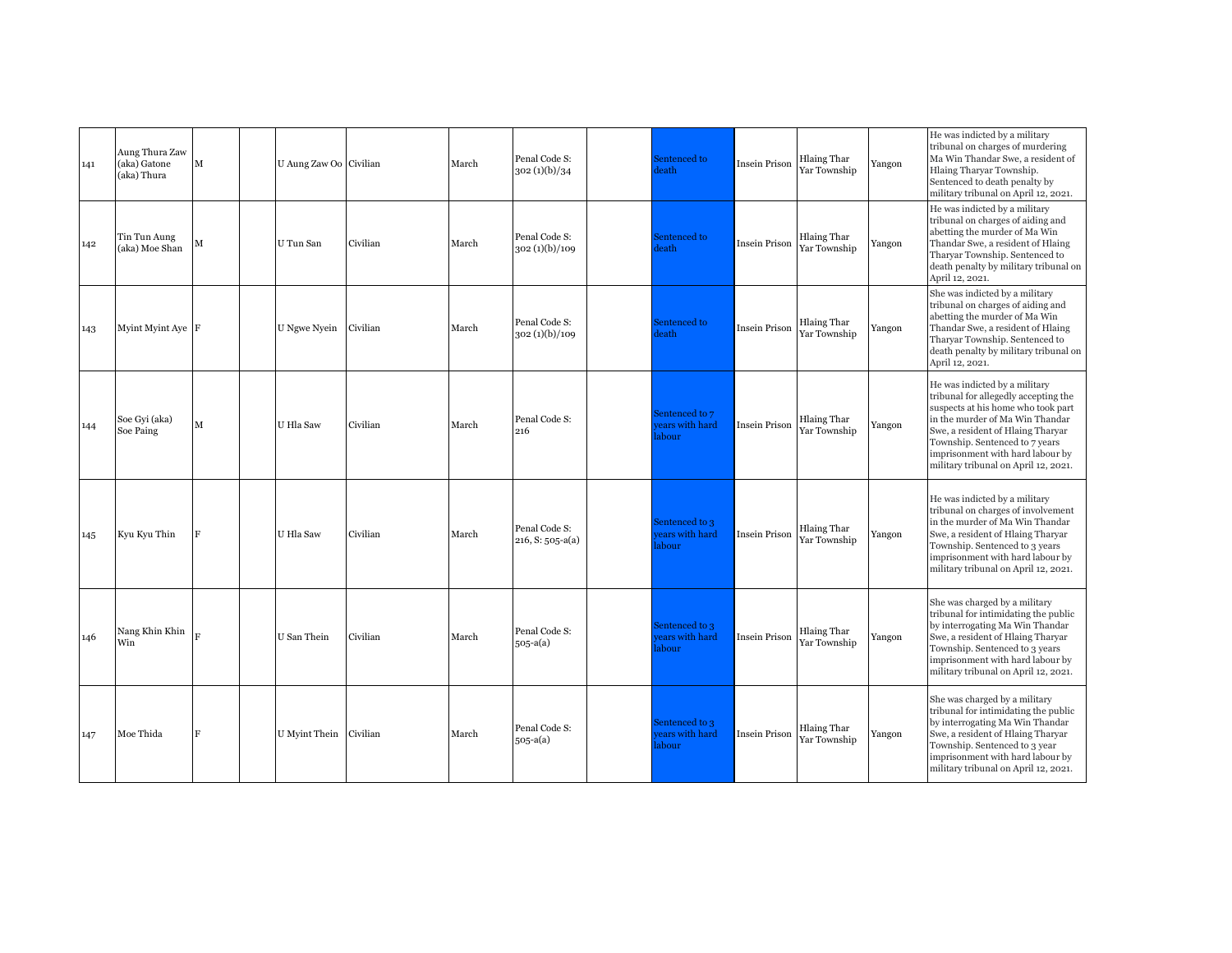| 148 | Wai Phyo San<br>(aka) Ma<br>Kalarma         | F            |    | U San Win   | Civilian | March | Penal Code S:<br>505-a(a)     | Sentenced to 3<br>ears with hard<br>labour  | Insein Prison        | <b>Hlaing Thar</b><br>Yar Township | Yangon | She was charged by a military<br>tribunal for intimidating the public<br>by interrogating Ma Win Thandar<br>Swe, a resident of Hlaing Tharyar<br>Township. Sentenced to 3 year<br>imprisonment with hard labour by<br>military tribunal on April 12, 2021. |
|-----|---------------------------------------------|--------------|----|-------------|----------|-------|-------------------------------|---------------------------------------------|----------------------|------------------------------------|--------|------------------------------------------------------------------------------------------------------------------------------------------------------------------------------------------------------------------------------------------------------------|
| 149 | Win Ko Ko (aka)<br>Auu Wae                  | M            |    |             | Civilian | March | Penal Code S:<br>302(1)(C)114 | Sentenced to<br>leath                       | Insein Prison        | South Dagon<br>Township            | Yangon | He was sentenced to death on 24<br>May, 2021 by Military Court                                                                                                                                                                                             |
| 150 | Naing Naing<br>(aka) Shwe Nga               | M            |    |             | Civilian | March | Penal Code S:<br>302(1)(C)114 | sentenced to<br>leath                       | <b>Insein Prison</b> | South Dagon<br>Township            | Yangon | He was sentenced to death on 24<br>May, 2021 by Military Court                                                                                                                                                                                             |
| 151 | Saw Ye Naing<br>(aka) Ye Lay                | $\mathbf{M}$ |    |             | Civilian | March | Penal Code S:<br>302(1)(C)114 | Sentenced to<br>leath                       | Insein Prison        | South Dagon<br>Township            | Yangon | He was sentenced to death on 24<br>May, 2021 by Military Court                                                                                                                                                                                             |
| 152 | Khine Myae<br>(aka) Thaw Zin<br>Naing       | M            |    |             | Civilian | March | Penal Code S:<br>302(1)(C)114 | Sentenced to<br><b>leath</b>                | Insein Prison        | South Dagon<br>Township            | Yangon | He was sentenced to death on 24<br>May, 2021 by Military Court                                                                                                                                                                                             |
| 153 | Soe Pyae Aung<br>(aka) Aung Aung            | M            |    |             | Civilian | March | Penal Code S:<br>302(1)(C)114 | Sentenced to<br>leath                       | <b>Insein Prison</b> | South Dagon<br>Township            | Yangon | He was sentenced to death on 24<br>May, 2021 by Military Court                                                                                                                                                                                             |
| 154 | Aung Myo Linn<br>(aka) Kyet Hpa             | М            |    |             | Civilian | March | Penal Code S:<br>302(1)(C)114 | sentenced to<br>leath                       | Insein Prison        | South Dagon<br>Township            | Yangon | He was sentenced to death on 24<br>May, 2021 by Military Court                                                                                                                                                                                             |
| 155 | Aye Nyein Aung                              | $\mathbf M$  |    |             | Civilian | March | Penal Code S:<br>302(1)(C)114 | Sentenced to<br>leath                       | Insein Prison        | South Dagon<br>Township            | Yangon | He was sentenced to death on 24<br>May, 2021 by Military Court                                                                                                                                                                                             |
| 156 | Moe Moe Mvint<br>Aung (aka) Ma<br>Moe Myint | F            |    |             | Civilian | March | Penal Code S:<br>302(1)(C)114 | Sentenced to<br>leath                       | <b>Insein Prison</b> | South Dagon<br>Township            | Yangon | He was sentenced to death on 24<br>May, 2021 by Military Court                                                                                                                                                                                             |
| 157 | Yar Kyaw                                    | M            |    |             | Civilian | March | Penal Code S:<br>302(1)(C)114 | Sentenced to<br>leath                       | Insein Prison        | South Dagon<br>Township            | Yangon | He was sentenced to death on 24<br>May, 2021 by Military Court                                                                                                                                                                                             |
| 158 | Htun Ko Ko<br>(aka) Ko Ko                   | М            |    | U Hla Naing | Civilian | March | Penal Code S:<br>302(1)(B)34  | Sentenced to<br>leath                       | Insein Prison        | South Dagon<br>Township            | Yangon | He was sentenced to death on 27<br>May, 2021 by Military Court                                                                                                                                                                                             |
| 159 | Nyein Kyaw<br>Thein                         | M            | 17 |             | Civilian |       | Penal Code S:<br>302(1)(C)114 | Sentenced to<br>leath                       | Insein Prison        | South Dagon<br>Township            | Yangon | He was 17 years old when he<br>committed the crime, therefore his<br>case has been referred to the<br>juvenile court. He was sentenced to<br>a death penalty on 24 May, 2021 by<br>Military Court                                                          |
| 160 | Min Thu                                     | M            | 15 |             | Civilian |       | Penal Code S:<br>302(1)(C)114 | Sentenced to<br>leath                       | Insein Prison        | South Dagon<br>Township            | Yangon | He was 15 years old when he<br>committed the crime, therefore his<br>case has been referred to the<br>juvenile court. He was sentenced to<br>a death penalty on 24 May, 2021 by<br><b>Military Court</b>                                                   |
| 161 | Aung Zaw Linn                               | M            |    | U Zaw Zaw   | Civilian | March | Penal Code S:<br>436/34       | Sentenced to 20<br>ears with hard<br>abour  | Insein Prison        | Hlaing Thar<br>Yar Township        | Yangon | He was sentenced to 20 years<br>imprisonment with hard labour on<br>24 May, 2021 by Military Court                                                                                                                                                         |
| 162 | Aung Myo Thu                                | $\mathbf M$  |    | U Hla Sann  | Civilian | March | Penal Code S:<br>436/34       | Sentenced to 20<br>vears with hard<br>abour | Insein Prison        | Hlaing Thar<br>Yar Township        | Yangon | He was sentenced to 20 years<br>imprisonment with hard labour on<br>24 May, 2021 by Military Court                                                                                                                                                         |
| 163 | Kyaw Kyaw Linn M                            |              |    | U Kyi Win   | Civilian | March | Penal Code S:<br>436/34       | Sentenced to 20<br>ears with hard<br>abour  | <b>Insein Prison</b> | Hlaing Thar<br>Yar Township        | Yangon | He was sentenced to 20 years<br>imprisonment with hard labour on<br>24 May, 2021 by Military Court                                                                                                                                                         |
| 164 | Aye Min Htike<br>(aka) Min Min              | M            |    | U Hla Wai   | Civilian | March | Penal Code S:<br>436/34       | entenced to 20<br>ears with hard<br>labour  | <b>Insein Prison</b> | Hlaing Thar<br>Yar Township        | Yangon | He was sentenced to 20 years<br>imprisonment with hard labour on<br>24 May, 2021 by Military Court                                                                                                                                                         |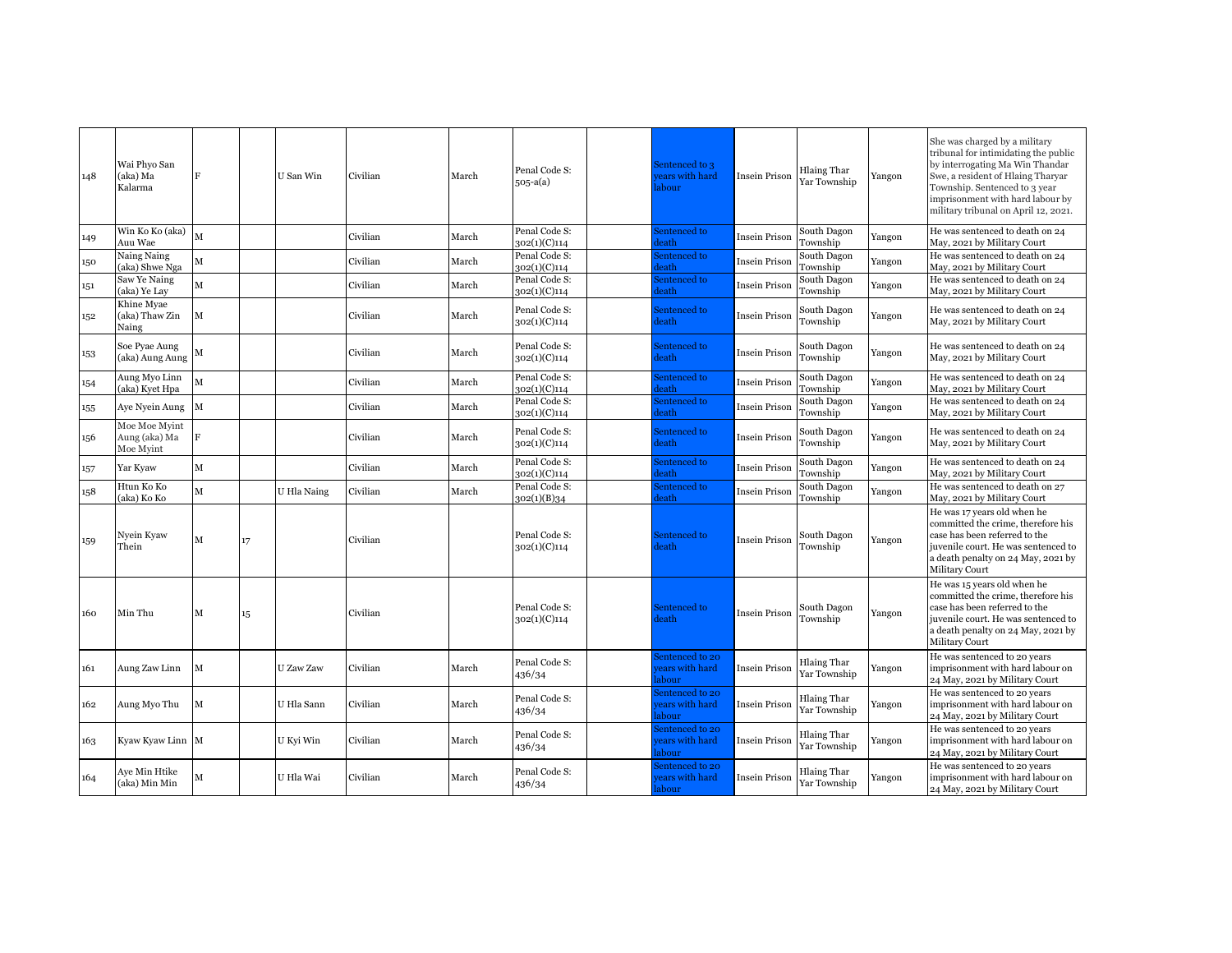| 165 | Wai Thu Hein                                               | M | U Khin Maung<br>New | Civilian | March | Penal Code S:<br>436/34                                                       | entenced to 20<br>ears with hard<br>abour  | <b>Insein Prison</b> | <b>Hlaing Thar</b><br>Yar Township | Yangon | He was sentenced to 20 years<br>imprisonment with hard labour on<br>24 May, 2021 by Military Court |
|-----|------------------------------------------------------------|---|---------------------|----------|-------|-------------------------------------------------------------------------------|--------------------------------------------|----------------------|------------------------------------|--------|----------------------------------------------------------------------------------------------------|
| 166 | Sann Nwalt                                                 | M | U Mya Gyi           | Civilian | March | Penal Code S:<br>436/34                                                       | entenced to 20<br>ears with hard<br>abour  | <b>Insein Prison</b> | <b>Hlaing Thar</b><br>Yar Township | Yangon | He was sentenced to 20 years<br>imprisonment with hard labour on<br>24 May, 2021 by Military Court |
| 167 | Ave Thwin                                                  | M | U Aung Tin          | Civilian | March | Penal Code S:<br>436/34                                                       | entenced to 20<br>ears with hard<br>abour  | <b>Insein Prison</b> | Hlaing Thar<br>Yar Township        | Yangon | He was sentenced to 20 years<br>imprisonment with hard labour on<br>24 May, 2021 by Military Court |
| 168 | Zaw Moe                                                    | M | U Maung<br>Maung    | Civilian | March | Penal Code S:<br>436/34                                                       | entenced to 20<br>ears with hard<br>abour  | <b>Insein Prison</b> | Hlaing Thar<br>Yar Township        | Yangon | He was sentenced to 20 years<br>imprisonment with hard labour on<br>24 May, 2021 by Military Court |
| 169 | Thura (aka) Rar<br>Sin                                     | M | U Maung<br>Maung    | Civilian | March | Penal Code S:<br>436/34                                                       | entenced to 20<br>ears with hard<br>abour  | <b>Insein Prison</b> | <b>Hlaing Thar</b><br>Yar Township | Yangon | He was sentenced to 20 years<br>imprisonment with hard labour on<br>24 May, 2021 by Military Court |
| 170 | Ko Phyo (aka)<br>Phyo Ko Ko                                | М | U Mya Than          | Civilian | March | Penal Code S:<br>436/34                                                       | entenced to 20<br>ears with hard<br>abour  | <b>Insein Prison</b> | Hlaing Thar<br>Yar Township        | Yangon | He was sentenced to 20 years<br>imprisonment with hard labour on<br>24 May, 2021 by Military Court |
| 171 | Zaw Zaw Aung<br>(aka) Ayoe                                 | M | U Kyi Lwin          | Civilian | March | Penal Code S:<br>302(2), 114                                                  | entenced to 20<br>ears with hard<br>abour  | <b>Insein Prison</b> | Hlaing Thar<br>Yar Township        | Yangon | He was sentenced to 20 years<br>imprisonment with hard labour on<br>31 May, 2021 by Military Court |
| 172 | Arkar Kvaw<br>(aka) Arkar                                  | M | U Kyaw Khine        | Civilian | March | Penal Code S:<br>436/34,<br>Protection of<br>Public Property<br>Act $S: 6(1)$ | Sentenced to 20<br>ears with hard<br>abour | <b>Insein Prison</b> | Shwepyithar<br>Township            | Yangon | He was sentenced to 20 years<br>imprisonment with hard labour on<br>31 May, 2021 by Military Court |
| 173 | Win Naing (aka)<br>Aung Bala                               | м | <b>U</b> Maung Htoo | Civilian | March | Penal Code S:<br>436, 380                                                     | entenced to 20<br>ears with hard<br>abour  | <b>Insein Prison</b> | Shwepyithar<br>Township            | Yangon | He was sentenced to 20 years<br>imprisonment with hard labour on<br>31 May, 2021 by Military Court |
| 174 | Myo Than Kyaw<br>(aka)<br>Kyankyaung                       | M | U Tun Tun           | Civilian | March | Penal Code S:<br>436                                                          | entenced to 7<br>ears with hard<br>abour   | <b>Insein Prison</b> | Hlaing Thar<br>Yar Township        | Yangon | He was sentenced to 7 years<br>imprisonment with hard labour on 4<br>Jun, 2021 by Military Court   |
| 175 | Wai Yan Win<br>Myint (aka)<br>Waiyan                       | M | U Win Myint         | Civilian | March | Penal code-302<br>(1)(B)/34,436                                               | entenced to<br>leath                       | <b>Insein Prison</b> | Shwe Pauk Kan<br>Myothit           | Yangon | He was sentenced to death on June<br>21, 2021.                                                     |
| 176 | Lapyae Wan<br>(aka) LaPyae                                 | M |                     | Civilian | March | Penal code-302<br>(1)(B)/34,436                                               | Sentenced to<br>leath                      | <b>Insein Prison</b> | Shwe Pauk Kan<br>Myothit           | Yangon | He was sentenced to death on June<br>21, 2021.                                                     |
| 177 | Soe Moe Paing<br>(aka) Yakhine<br>Lay (aka) Nan<br>Jat Kuu | M |                     | Civilian | March | Penal code-302<br>(1)(B)/34,436                                               | Sentenced to<br>leath                      | <b>Insein Prison</b> | Shwe Pauk Kan<br>Myothit           | Yangon | He was sentenced to death on June<br>21, 2021.                                                     |
| 178 | Yan Naing Soe<br>(aka) Kayin                               | M |                     | Civilian | March | Penal code-302<br>(1)(B)/34,436                                               | Sentenced to<br>leath                      | <b>Insein Prison</b> | Shwe Pauk Kan<br>Myothit           | Yangon | He was sentenced to death on June<br>21, 2021.                                                     |
| 179 | Kyaw Kyaw<br>Naing (aka)<br>Kyaw Naing                     | M |                     | Civilian | March | Penal code- 302<br>(1)(B)/34,436                                              | Sentenced to<br>leath                      | <b>Insein Prison</b> | Shwe Pauk Kan<br>Myothit           | Yangon | He was sentenced to death on June<br>21, 2021.                                                     |
| 180 | Zin Mar Tun                                                | F |                     | Civilian | March | Penal code-302<br>(1)(B)/34,436                                               | Sentenced to<br>leath                      | <b>Insein Prison</b> | Shwe Pauk Kan<br>Myothit           | Yangon | He was sentenced to death on June<br>21, 2021.                                                     |
| 181 | Hla Hla Naing<br>(aka) Ma Naing                            |   |                     | Civilian | March | Penal code- 302<br>(1)(B)/34,436                                              | Sentenced to<br>leath                      | <b>Insein Prison</b> | Shwe Pauk Kan<br>Myothit           | Yangon | He was sentenced to death on June<br>21, 2021.                                                     |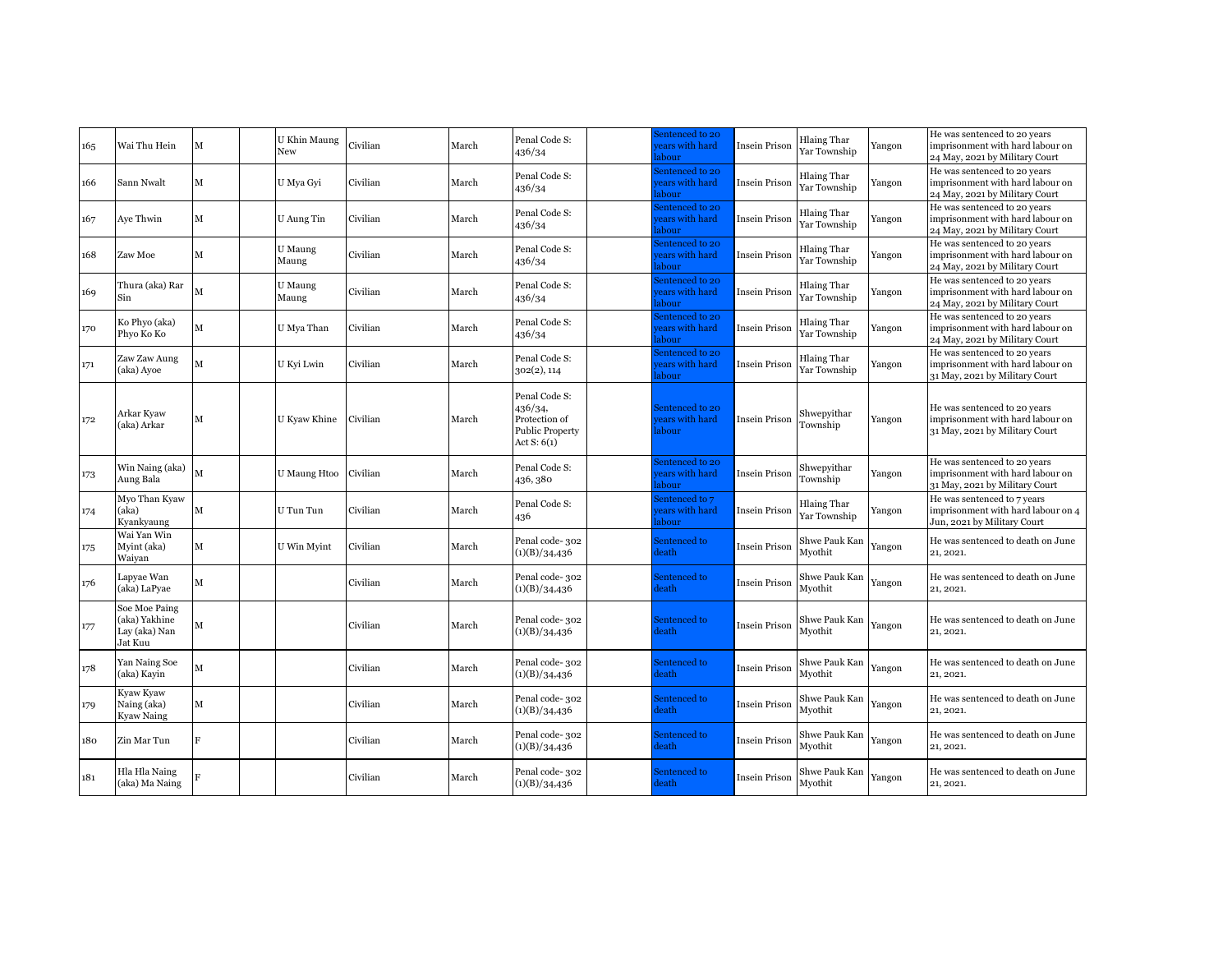| 182 | Sann Oo (aka)<br>Kalar Gvi                                         | $\mathbf M$ |             | Civilian | March | Penal code-<br>201,109      | Sentenced to 7<br>ears with hard<br>abour                          | Insein Prison        | Shwe Pauk Kan<br>Myothit           | Yangon | He was sentenced to seven years in<br>prison with hard labour on June 21,<br>2021.                |
|-----|--------------------------------------------------------------------|-------------|-------------|----------|-------|-----------------------------|--------------------------------------------------------------------|----------------------|------------------------------------|--------|---------------------------------------------------------------------------------------------------|
| 183 | Aung Myo Thu<br>(aka) Wa Tote                                      | М           | U Thay Lwin | Civilian | March | Penal Code S: 6<br>(1), 380 | entenced to 7<br>ears with hard<br>abour                           | Insein Prison        | Seikkann<br>Township               | Yangon | He was sentenced to 7 years<br>imprisonment with hard labour on<br>21 Jun, 2021 by Military Court |
| 184 | Htay Lwin                                                          | М           |             | Civilian | March | Penal Code S: 6<br>(1), 380 | Sentenced to 7<br>ears with hard<br>abour                          | Insein Prison        | Seikkann<br>Township               | Yangon | He was sentenced to 7 years<br>imprisonment with hard labour on<br>21 Jun, 2021 by Military Court |
| 185 | Tin Aung (aka)<br>Lar Ba                                           | M           |             | Civilian | March | Penal Code S: 6<br>(1), 380 | Sentenced to 7<br>ears with hard<br>abour                          | <b>Insein Prison</b> | Seikkann<br>Township               | Yangon | He was sentenced to 7 years<br>imprisonment with hard labour on<br>21 Jun, 2021 by Military Court |
| 186 | Win Tun                                                            | M           |             | Civilian | March | Penal Code S: 6<br>(1), 380 | Sentenced to 7<br>ears with hard<br>abour                          | Insein Prison        | Seikkann<br>Township               | Yangon | He was sentenced to 7 years<br>imprisonment with hard labour on<br>21 Jun, 2021 by Military Court |
| 187 | Thet Linn Tun<br>(aka) Linn Linn<br>(aka) Bal Lay                  | $\mathbf M$ | U Tin Shwe  | Civilian | March | Penal code-302<br>(2), 114  | Sentenced to 20<br>ears<br>nprisonment<br>vith hard labour         | <b>Insein Prison</b> | Hlaing Thar<br>Yar Township        | Yangon | He was sentenced to 20 years<br>imprisonment with hard labouron<br>June 29, 2021.                 |
| 188 | Han Oo                                                             | M           |             | Civilian | March | Penal code-302<br>(2), 114  | entenced to 20<br>rears<br>inprisonment<br>vith hard labour        | Insein Prison        | <b>Hlaing Thar</b><br>Yar Township | Yangon | He was sentenced to 20 years<br>imprisonment with hard labouron<br>June 29, 2021.                 |
| 189 | Nwal Tun                                                           | М           |             | Civilian | March | Penal code-302<br>(2), 114  | entenced to 20<br>ears<br>nprisonment<br>vith hard labour          | Insein Prison        | Hlaing Thar<br>Yar Township        | Yangon | He was sentenced to 20 years<br>imprisonment with hard labouron<br>June 29, 2021.                 |
| 190 | Phoe Thingyan                                                      | $\mathbf M$ |             | Civilian | March | Penal code-302<br>(2), 114  | entenced to 20<br><b>rears</b><br>inprisonment<br>vith hard labour | Insein Prison        | Hlaing Thar<br>Yar Township        | Yangon | He was sentenced to 20 years<br>imprisonment with hard labouron<br>June 29, 2021.                 |
| 191 | Kyant Gyi (aka)<br>Kyaw Moe Htet                                   | М           |             | Civilian | March | Penal code-302<br>(2), 114  | entenced to 20<br>rears<br>nprisonment<br>vith hard labour         | Insein Prison        | Hlaing Thar<br>Yar Township        | Yangon | He was sentenced to 20 years<br>imprisonment with hard labouron<br>June 29, 2021.                 |
| 192 | Zaw Myo Htet                                                       | M           |             | Civilian | March | Penal code-302<br>(2), 114  | entenced to 20<br>ears<br>inprisonment<br>vith hard labour         | Insein Prison        | <b>Hlaing Thar</b><br>Yar Township | Yangon | He was sentenced to 20 years<br>imprisonment with hard labouron<br>June 29, 2021.                 |
| 193 | Ko Min                                                             | M           |             | Civilian | March | Penal code-302<br>(2), 114  | entenced to 20<br><b>rears</b><br>nprisonment<br>vith hard labour  | Insein Prison        | <b>Hlaing Thar</b><br>Yar Township | Yangon | He was sentenced to 20 years<br>imprisonment with hard labouron<br>June 29, 2021.                 |
| 194 | Ashay Gyi (aka)<br>Watot                                           | M           |             | Civilian | March | Penal code-302<br>(2), 114  | entenced to 20<br>ears<br>nprisonment<br>vith hard labour          | Insein Prison        | <b>Hlaing Thar</b><br>Yar Township | Yangon | He was sentenced to 20 years<br>imprisonment with hard labouron<br>June 29, 2021.                 |
| 195 | Aung Sann Linn<br>(aka) Aung Sann M<br>Myint                       |             | U Aung Thu  | Civilian | March | Penal code-436              | entenced to 20<br>ears<br>nprisonment<br>vith hard labour          | <b>Insein Prison</b> | Hlaing Thar<br>Yar Township        | Yangon | He was sentenced to 20 years<br>imprisonment with hard labouron<br>June 29, 2021.                 |
| 196 | Tun Tun Aung<br>(aka) Bo Tun<br>(aka) Japan Gyi<br>(aka) Win Naing | М           |             | Civilian | March | Penal code-302<br>(2) 114   | entenced to 20<br>ears<br>inprisonment<br>with hard labour         | Insein Prison        | Hlaing Thar<br>Yar Township        | Yangon | He was sentenced to 20 years<br>imprisonment with hard labouron<br>June 29, 2021.                 |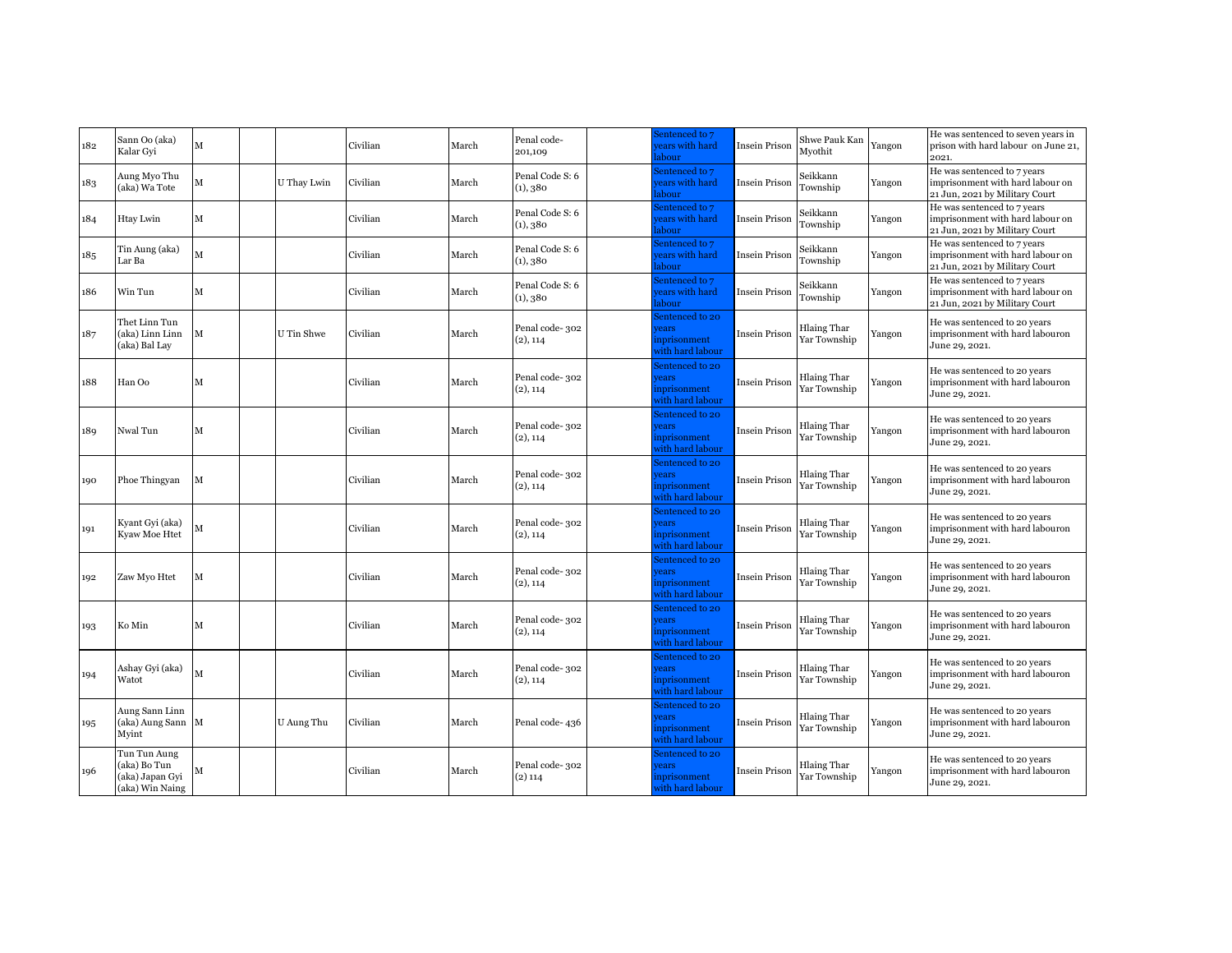| 197 | Thiha                                      | М |              | U Myint Thein Civilian        |          | May            | Penal code-307                | Sentenced to 20<br>ears<br>nprisonment<br>vith hard labour | <b>Insein Prison</b>    | Hlaing Thar<br>Yar Township                                 | Yangon      | He was sentenced to 20 years<br>imprisonment with hard labouron<br>June 29, 2021.                                                                                                                                 |
|-----|--------------------------------------------|---|--------------|-------------------------------|----------|----------------|-------------------------------|------------------------------------------------------------|-------------------------|-------------------------------------------------------------|-------------|-------------------------------------------------------------------------------------------------------------------------------------------------------------------------------------------------------------------|
| 198 | Phyo Man Oo                                | M | 23           |                               | Civilian | 1-Apr-21       |                               | Sentenced to 3<br>nonths                                   |                         | Pyin Oo Lwin<br>Township                                    | Mandalay    | For staging a protest against the<br>military coup                                                                                                                                                                |
| 199 | Yin Yin Aung                               | F | 29           | U Aung Aye                    | Civilian | 2-Apr-21       | Penal Code S:<br>505-a        | Sentenced to 3<br>months                                   | Insein Prison           | Dagon Seikkan<br>Township                                   | Yangon      | She was sentenced to three years<br>imprisonment on 2021                                                                                                                                                          |
| 200 | May Thu Khaing F                           |   | 26           | U Ye Thein                    | Civilian | $2$ -Apr-21    |                               | Sentenced to 3<br>nonths                                   | Insein Prison           | Dagon Seikkan<br>Township                                   | Yangon      | She was sentenced to three years<br>imprisonment on 2021                                                                                                                                                          |
| 201 | Kaung Kaung                                | М | $\bf{^{22}}$ | U Win Thein.<br>Daw Aye Thein | Civilian | $3-Apr-21$     | Penal Code S:<br>505-a        | Sentenced to 2<br>rears                                    |                         | No. 3 Quarter,<br>Myananda (1)<br>Street, Pulaw<br>Township | Tanintharyi | Sentenced to two years<br>imprisonment on 28 May 21                                                                                                                                                               |
| 202 | Sandar Htav<br>Htay Lwin                   | F |              |                               | Civilian | $6$ -Apr-21    | Penal Code S:<br>505-a        | Sentenced to 3<br>ears                                     | Insein Prison Yangon    |                                                             | Yangon      | She was Detained at Dagon Myothit<br>(North) 41 Quarter in Yangon<br>Region. Sentenced to three years<br>imprisonment on 22 Apr 21                                                                                |
| 203 | Ti Zaw Aung                                | M |              |                               | Civilian | $6 - Apr - 21$ | Penal Code S:<br>505-a        | Sentenced to 3<br>ears                                     | Insein Prison Yangon    |                                                             | Yangon      | He was Detained at Dagon Myothit<br>(North) 41 Quarter in Yangon<br>Region. Sentenced to three years<br>imprisonment on 22 Apr 21                                                                                 |
| 204 | Shwn Lei Mya<br>Shwe                       | R |              |                               | Civilian | $6-Apr-21$     | Penal Code S:<br>505-a        | Sentenced to 3<br>ears                                     | Insein Prison Yangon    |                                                             | Yangon      | She was Detained at Dagon Myothit<br>(North) 41 Quarter in Yangon<br>Region. Sentenced to three years<br>imprisonment on 22 Apr 21                                                                                |
| 205 | Phyu Phyu Soe                              | F | 43           |                               | Civilian | $6$ -Apr-21    | Penal Code S:<br>505-a        | Sentenced to 2<br>ears                                     | Tharvarwadd<br>v Prison | <b>Hlaw Gar</b><br>Quarter, Shwepy Yangon<br>ithar Township |             | Sentenced to two years<br>imprisonment on 26 Apr 21. She was<br>transferred from Insein Prison to<br>Tharyarwaddy Prison on August 29.                                                                            |
| 206 | Ye Soe Htut                                | M |              |                               | Civilian | 10-Apr-21      |                               | Sentenced to 2<br>ears                                     | Kawthaung<br>Prison     | Kawthaung<br>Township                                       | Tanintharyi | When at his friends gold shop, he<br>was interrogated by the junta and<br>arrested for having a photograph of a<br>weapon on his phone. Sentenced to<br>two years imprisonment on June 9,<br>2021.                |
| 207 | Seint Seint Win<br>Phyu (aka) Sone<br>Sone | F | 28           | U Myint Lwin                  | Civilian | 13-Apr-21      | Electronic<br>Article S: 33-a | Sentenced to 3<br>ears with hard<br>abour                  | <b>Insein Prison</b>    | (46) Ward,<br>North Dagon<br>Township                       | Yangon      | Sentenced to 3 years imprisonment<br>with hard labour on April 12, 2021.                                                                                                                                          |
| 208 | Win Zaw                                    | M |              |                               | Civilian | 15-Apr-21      | Penal Code S:<br>505-a        | Sentenced to 3<br>rears                                    |                         | Nyaung paung<br>Yin Village,<br>Kantbalu<br>Township        | Sagaing     | Detained at his house with guns<br>shooting by Military Council in his<br>Nyaung paung Yin Village, Watto<br>(north), Kanbalu District, Sagaing<br>Division. Sentenced to three years<br>imprisonment on 4 May 21 |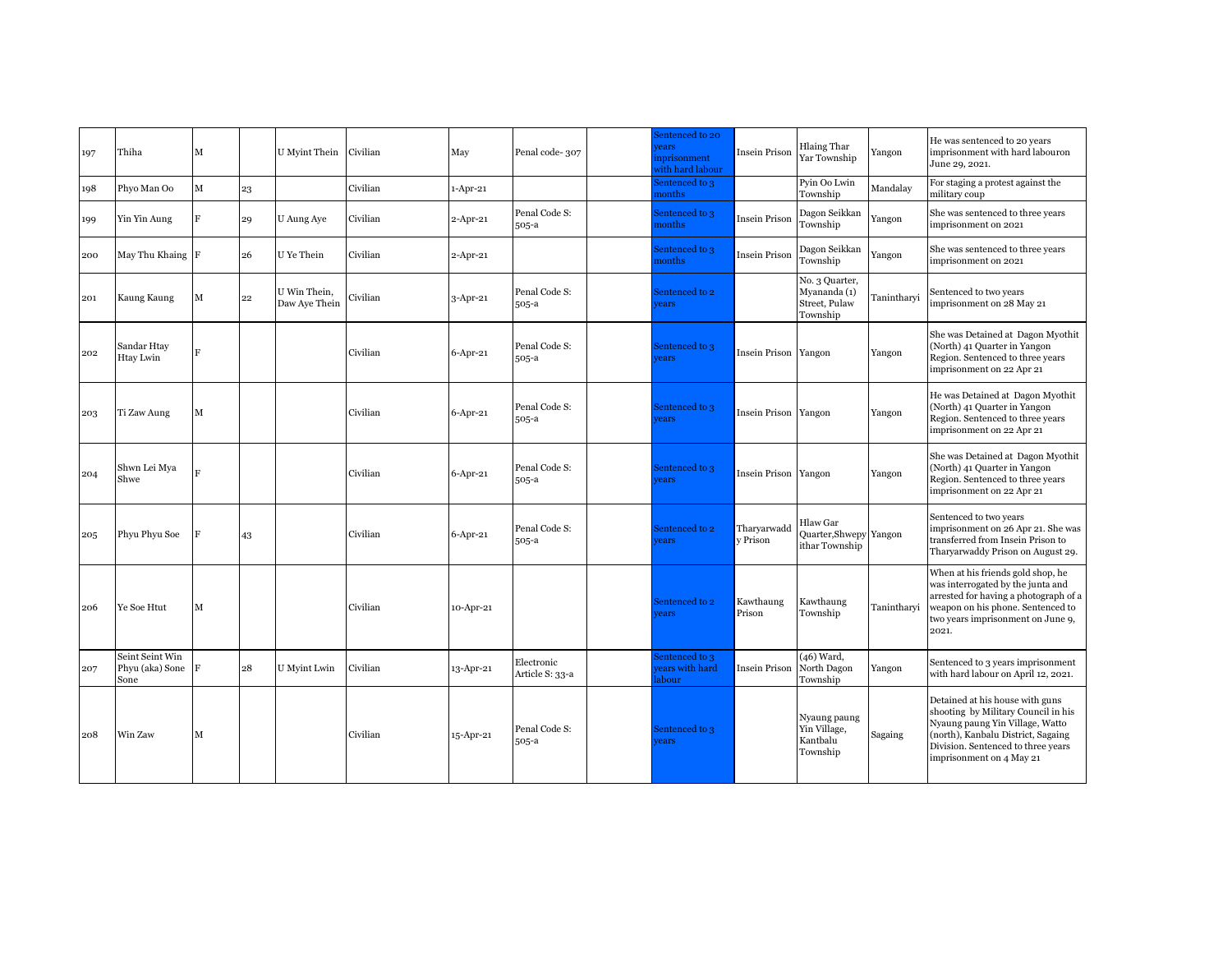| 209 | Thiha Htut                      | M |    | Daw Khet Khet<br>Lwin (Mother) | Civilian | 17-Apr-21 |                        | Sentenced to 3<br>ears with hard<br>abour                           | <b>Insein Prison</b> | North Dagon<br>Township                                                    | Yangon      | He was arrested and interrogated by<br>members of the military council in<br>Shwegyin Township He was<br>sentenced to three years<br>imprisonment with hard labour by<br>the court in Daik-U Prison on June<br>3, 2021.  |
|-----|---------------------------------|---|----|--------------------------------|----------|-----------|------------------------|---------------------------------------------------------------------|----------------------|----------------------------------------------------------------------------|-------------|--------------------------------------------------------------------------------------------------------------------------------------------------------------------------------------------------------------------------|
| 210 | Min Tint Naing                  | м |    |                                | Civilian | 17-Apr-21 |                        | Sentenced to 3<br>ears with hard<br>abour                           | <b>Insein Prison</b> | North Dagon<br>Township                                                    | Yangon      | He was arrested and interrogated by<br>members of the military council in<br>Shwegyin Township He was<br>sentenced to three years<br>imprisonment with hard labour by<br>the court in Daik-U Prison on June<br>3, 2021.  |
| 211 | Thiha                           | M |    |                                | Civilian | 17-Apr-21 |                        | Sentenced to 3<br>ears with hard<br>abour                           | <b>Insein Prison</b> | North Dagon<br>Township                                                    | Yangon      | He was arrested and interrogated by<br>members of the military council in<br>Shwegyin Township He was<br>sentenced to three years<br>imprisonment with hard labour by<br>the court in Daik-U Prison on June<br>3, 2021.  |
| 212 | Swan Pyae Sone<br>Mon           | F |    |                                | Civilian | 17-Apr-21 |                        | Sentenced to 3<br>ears with hard<br>abour                           | <b>Insein Prison</b> | North Dagon<br>Township                                                    | Yangon      | He was arrested and interrogated by<br>members of the military council in<br>Shwegyin Township She was<br>sentenced to three years<br>imprisonment with hard labour by<br>the court in Daik-U Prison on June<br>3, 2021. |
| 213 | Than Htwe Lay                   | М |    |                                | Civilian | 18-Apr-21 |                        | Sentenced                                                           |                      | Wel Kyun<br>Ward, Thukha<br>street, Dawei<br>Township                      | Tanintharyi |                                                                                                                                                                                                                          |
| 214 | Thi Thi Khine                   | F | 45 |                                | Civilian | 19-Apr-21 | Penal Code S:<br>505-a | Sentenced to 2<br>ears                                              | Kawthaung<br>Prison  | Shwepyithar<br>Ward,<br>Kawthaung<br>Town,<br>Tanintharyi                  | Tanintharvi | She was arrested and charged for the<br>accuse of finding the fireworks at the<br>local grocery store that she opened.<br>Sentenced to two years<br>imprisonment on June 9, 2021                                         |
| 215 | Kan Kaung                       | М |    | U Nyunt Aung                   | Civilian | 21-Apr-21 | Penal Code S:<br>505-a | Sentenced to 3<br>ears                                              | Obo Prison           | Mandalay                                                                   | Mandalay    | He was sentenced to 3 years<br>imprisonment on Sep 20, 2021.                                                                                                                                                             |
| 216 | Thaung Htike<br>(aka) Thar Sann | М | 40 | U Thaung<br>Nyunt              | Civilian | 25-Apr-21 | Penal Code S:<br>505-a | 2021 On June 11,<br>he was sentenced<br>to three years in<br>rison. | Myeik Prison         | Hospital Road,<br>No. (4) Ward,<br>Pulaw<br>Township                       | Tanintharyi | He was arrested for aiding and<br>abetting CDM.                                                                                                                                                                          |
| 217 | Kaung Sett Thu                  | М | 23 |                                | Civilian | 30-Apr-21 |                        | Sentenced to 3<br>ears                                              | <b>Insein Prison</b> | No 447,<br>Maharswe<br>Street, 5 Ward,<br><b>Hlaing Thayar</b><br>Township | Yangon      | Sentenced to three years<br>imprisonment on 20 May 21                                                                                                                                                                    |
| 218 | Phyo Zaw                        | M |    |                                | Civilian | 30-Apr-21 |                        | Sentenced to 3<br>ears                                              | <b>Insein Prison</b> | <b>Hlaing Thayar</b><br>Township                                           | Yangon      | Sentenced to three years<br>imprisonment on 20 May 21                                                                                                                                                                    |
| 219 | Kyaw Myo Aung                   | М |    |                                | Civilian | 30-Apr-21 |                        | Sentenced to 3<br>ears                                              | <b>Insein Prison</b> | <b>Hlaing Thayar</b><br>Township                                           | Yangon      | Sentenced to three years<br>imprisonment on 20 May 21                                                                                                                                                                    |
| 220 | Min Tun                         | М |    |                                | Civilian | 30-Apr-21 |                        | Sentenced to 3<br>rears                                             | <b>Insein Prison</b> | <b>Hlaing Thayar</b><br>Township                                           | Yangon      | Sentenced to three years<br>imprisonment on 20 May 21                                                                                                                                                                    |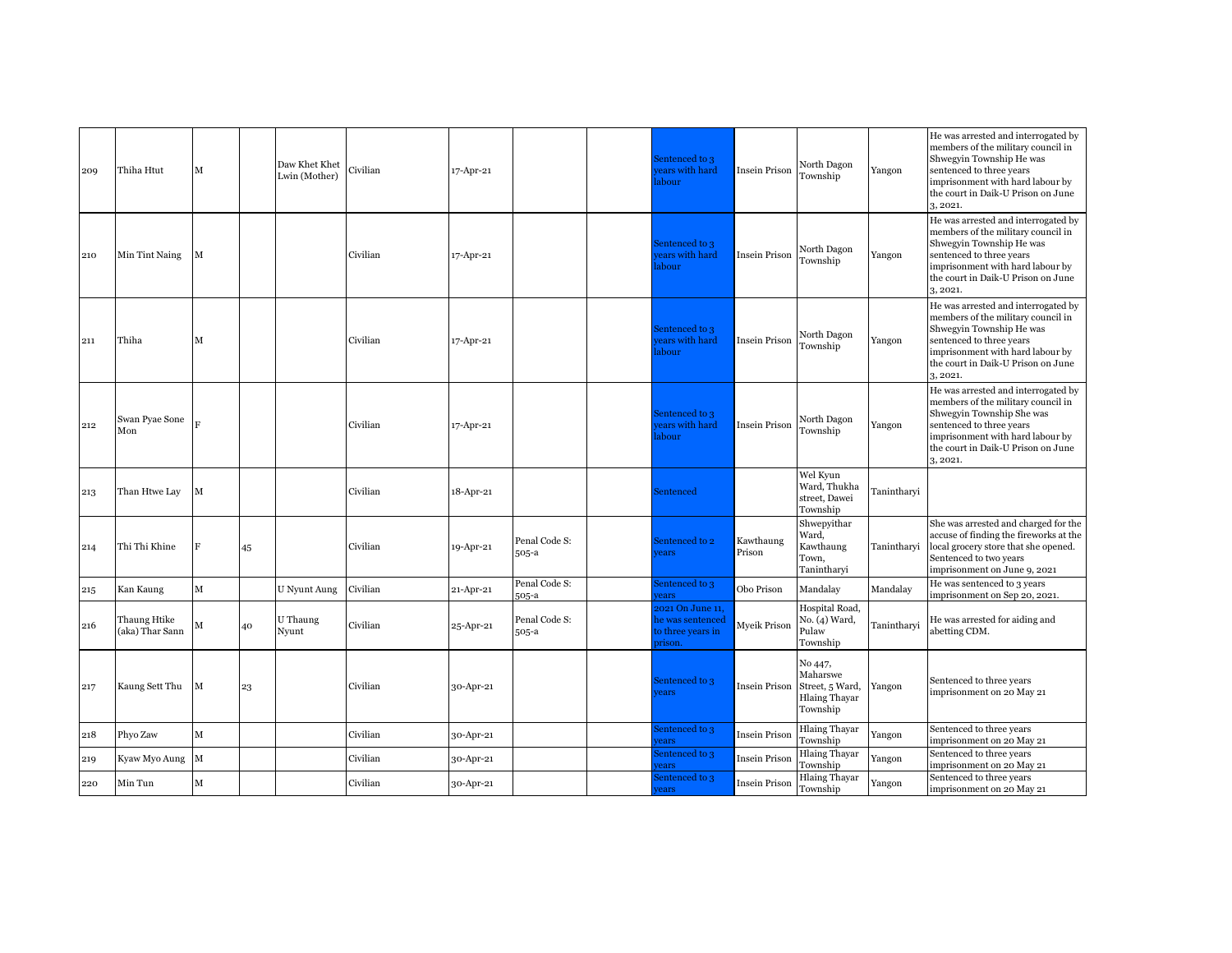| 221 | Naing Linn Htet M |   |  | Civilian | 30-Apr-21 |                        | Sentenced to 3<br>ears                     | Insein Prison | Yangon               | Yangon | Sentenced to three years<br>imprisonment on 20 May 21                                                                 |
|-----|-------------------|---|--|----------|-----------|------------------------|--------------------------------------------|---------------|----------------------|--------|-----------------------------------------------------------------------------------------------------------------------|
| 222 | Ashaygyi          | M |  | Civilian | 30-Apr-21 |                        | entenced to 3<br>ears                      | Insein Prison | Yangon               | Yangon | Sentenced to three years<br>imprisonment on 20 May 21                                                                 |
| 223 | Aung Pyae Sone    | М |  | Civilian | April     | Penal Code S:<br>505-a | Sentenced to 3<br>ears with hard<br>abour  | Daik-U Prisor | Shwegyin<br>Township | Bago   | He was sentenced to three years<br>imprisonment with hard labour by<br>the court in Daik-U Prison on June<br>3, 2021. |
| 224 | Yan Min Naung     | М |  | Civilian | April     | Penal Code S:<br>505-a | Sentenced to 3<br>ears with hard<br>abour  | Daik-U Prisor | Shwegyin<br>Township | Bago   | He was sentenced to three years<br>imprisonment with hard labour by<br>the court in Daik-U Prison on June<br>3, 2021. |
| 225 | Thet Tun Aung     | M |  | Civilian | April     | Penal Code S:<br>505-a | Sentenced to 3<br>ears with hard<br>labour | Daik-U Prisor | Shwegyin<br>Township | Bago   | He was sentenced to three years<br>imprisonment with hard labour by<br>the court in Daik-U Prison on June<br>3, 2021. |
| 226 | Tin Myo Thura     | М |  | Civilian | April     | Penal Code S:<br>505-a | Sentenced to 3<br>ears with hard<br>abour  | Daik-U Prisor | Shwegyin<br>Township | Bago   | He was sentenced to three years<br>imprisonment with hard labour by<br>the court in Daik-U Prison on June<br>3, 2021. |
| 227 | Kyaw Nadi Yan     | М |  | Civilian | April     | Penal Code S:<br>505-a | Sentenced to 3<br>ears with hard<br>abour  | Daik-U Prisor | Shwegyin<br>Township | Bago   | He was sentenced to three years<br>imprisonment with hard labour by<br>the court in Daik-U Prison on June<br>3, 2021. |
| 228 | Swam Pyae Tun     | М |  | Civilian | April     | Penal Code S:<br>505-a | Sentenced to 3<br>ears with hard<br>abour  | Daik-U Prisor | Shwegyin<br>Township | Bago   | He was sentenced to three years<br>imprisonment with hard labour by<br>the court in Daik-U Prison on June<br>3, 2021. |
| 229 | Min Wathon Oo     | M |  | Civilian | April     | Penal Code S:<br>505-a | Sentenced to 3<br>ears with hard<br>abour  | Daik-U Prison | Shwegyin<br>Township | Bago   | He was sentenced to three years<br>imprisonment with hard labour by<br>the court in Daik-U Prison on June<br>3, 2021. |
| 230 | Sithu Phyo        | М |  | Civilian | April     | Penal Code S:<br>505-a | Sentenced to 3<br>ears with hard<br>abour  | Daik-U Prisor | Shwegyin<br>Township | Bago   | He was sentenced to three years<br>imprisonment with hard labour by<br>the court in Daik-U Prison on June<br>3, 2021. |
| 231 | Myo Thu Han       | М |  | Civilian | April     | Penal Code S:<br>505-a | Sentenced to 3<br>ears with hard<br>labour | Daik-U Prisor | Shwegyin<br>Township | Bago   | He was sentenced to three years<br>imprisonment with hard labour by<br>the court in Daik-U Prison on June<br>3, 2021. |
| 232 | Than Htike Aung M |   |  | Civilian | April     | Penal Code S:<br>505-a | Sentenced to 3<br>ears with hard<br>abour  | Daik-U Prisor | Shwegyin<br>Township | Bago   | He was sentenced to three years<br>imprisonment with hard labour by<br>the court in Daik-U Prison on June<br>3, 2021. |
| 233 | Hlaing Phyo Thu M |   |  | Civilian | April     | Penal Code S:<br>505-a | Sentenced to 3<br>ears with hard<br>abour  | Daik-U Prisor | Shwegyin<br>Township | Bago   | He was sentenced to three years<br>imprisonment with hard labour by<br>the court in Daik-U Prison on June<br>3, 2021. |
| 234 | Thandar Aung      |   |  | Civilian | April     | Penal Code S:<br>505-a | Sentenced to 3<br>ears with hard<br>labour | Daik-U Prisor | Shwegyin<br>Township | Bago   | He was sentenced to three years<br>imprisonment with hard labour by<br>the court in Daik-U Prison on June<br>3, 2021. |
| 235 | Jue Zin Thi       | F |  | Civilian | April     | Penal Code S:<br>505-a | Sentenced to 3<br>ears with hard<br>labour | Daik-U Prisor | Shwegyin<br>Township | Bago   | He was sentenced to three years<br>imprisonment with hard labour by<br>the court in Daik-U Prison on June<br>3, 2021. |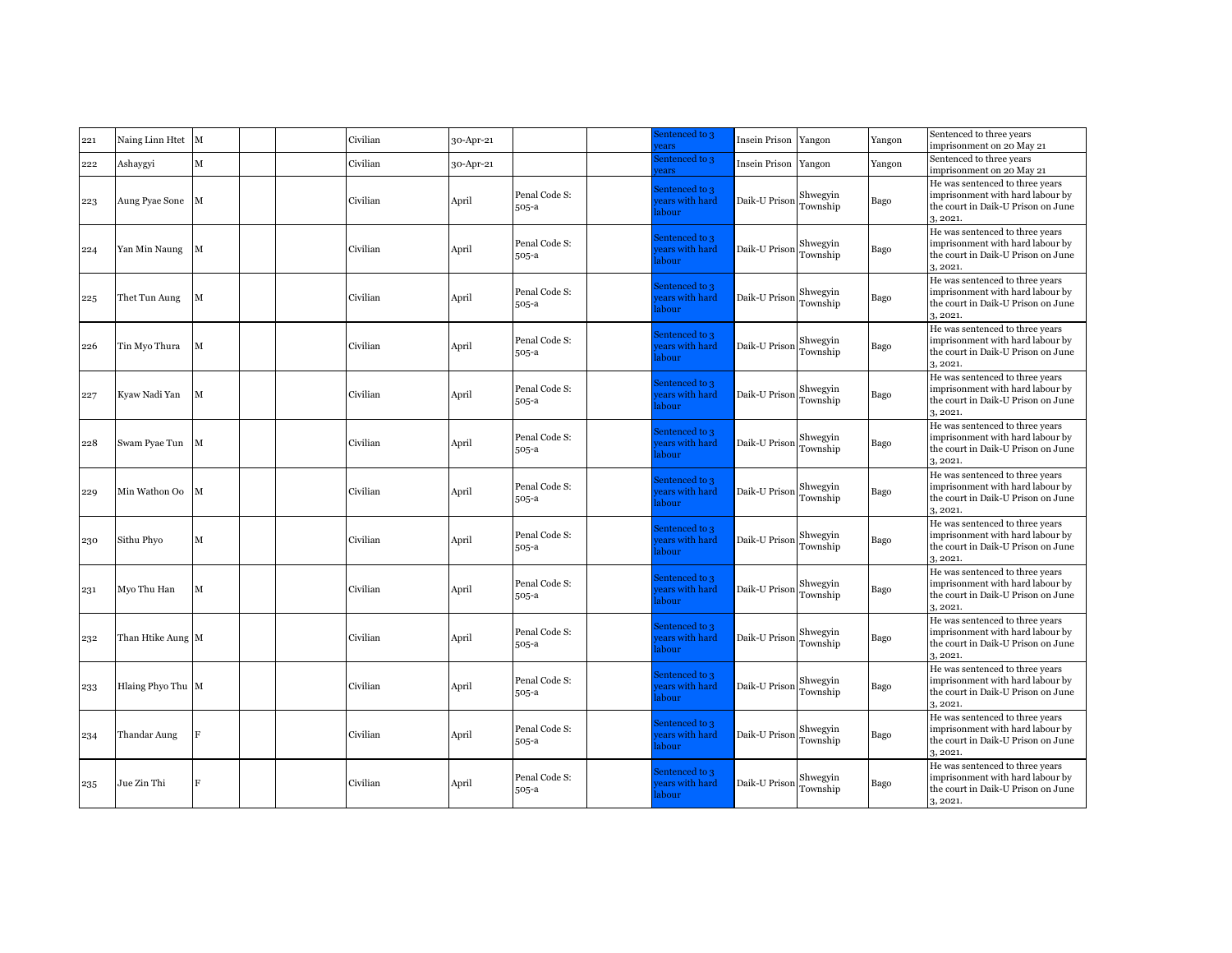| 236 | Saw Nga Lay                                     | М           |    |                        | Civilian | April                    | Penal Code S:<br>505-a      | Sentenced to 6<br>ears with hard<br>labour           | Daik-U Prisor        | Shwegyin<br>Township                                                     | Bago        | He was sentenced to six years<br>imprisonment with hard labour by<br>the court in Daik-U Prison on June<br>3.2021.                                                                                            |
|-----|-------------------------------------------------|-------------|----|------------------------|----------|--------------------------|-----------------------------|------------------------------------------------------|----------------------|--------------------------------------------------------------------------|-------------|---------------------------------------------------------------------------------------------------------------------------------------------------------------------------------------------------------------|
| 237 | Thuzar (aka)<br>Shan Ma                         |             |    | U Soe Myint            | Civilian | April                    | Penal code-124-<br>B(A)     | entenced to 10<br>ears in prison<br>vith hard labour | Insein Prison        | (24) Ward,<br>South Dagon<br>Township                                    | Yangon      | She was sentenced to 10 years<br>imprisonment with hard labour on<br>24 Jun, 2021 by Military Court                                                                                                           |
| 238 | May Thu                                         | F           |    | U Aung Myint           | Civilian | April                    | Penal code- $6(1)$          | entenced to 7<br>ears in prison<br>vith hard labour  | Insein Prison        | South Dagon<br>Township                                                  | Yangon      | She was sentenced to seven years<br>inprisonment with hard labour on<br>24 Jun, 2021 by Military Court                                                                                                        |
| 239 | Than Kyawe                                      | ΙF          | 40 |                        | Civilian | April                    | Penal Code S:<br>505-a      | Sentenced to 2<br>ears                               | Kawthaung<br>Prison  | Shwepyithar<br>Ward,<br>Kawthaung<br>Township                            | Taninthary  | She was detained and charged when<br>they found fireworks at a local<br>grocery store she opened, and<br>accused her of being responsible<br>for them. Sentenced to two years<br>imprisonment on June 9, 2021 |
| 240 | Cho San                                         | E           | 40 |                        | Civilian | April                    | Penal Code S:<br>505-a      | Sentenced to 2<br><b>rears</b>                       | Kawthaung<br>Prison  | Shwepyithar<br>Ward,<br>Kawthaung<br>Township                            | Tanintharvi | Sentenced to two years<br>imprisonment on June 9, 2021                                                                                                                                                        |
| 241 | Htike Htike                                     | M           | 30 |                        | Civilian | April                    | Penal Code S:<br>505-a      | Sentenced to 2<br>ears                               | Kawthaung<br>Prison  | Shwepyithar<br>Ward,<br>Kawthaung<br>Township                            | Tanintharvi | Sentenced to two years<br>imprisonment on June 9, 2021                                                                                                                                                        |
| 242 | Nyi Nyi Kyaw                                    | M           |    | U Myint Thein Civilian |          | 2-May-21                 | Penal Code S: 505-a         | Sentenced to 3<br>ears                               | <b>Insein Prison</b> | No (1398),<br>Nilar (4) Street,<br>(57) Ward,<br>South Dagon<br>Township | Yangon      | At around 2:30 pm on May 2, he and<br>his partner attempted to blow up a<br>car that was a Township Chief patrol<br>car but it wasn't achieved and he was<br>arrested and his partner was escape.             |
| 243 | Cherry Phyo                                     | F           | 25 | U Moe Kyaw<br>Thwen    | Civilian | 8-May-21                 | Penal Code S:<br>$505 - a$  | Sentenced to 3<br>ears                               | Insein Prison        | North<br>Okkalapa<br>Township                                            | Yangon      | Sentenced to three years<br>imprisonment on 2021                                                                                                                                                              |
| 244 | Aung Thet Paing M                               |             |    | U Myint Soe            | Civilian | 14-May-21                | Penal Code S:<br>$124-b(a)$ | Sentenced to 10<br>ears with hard<br>abour           | <b>Insein Prison</b> | Shwepyithar<br>Township                                                  | Yangon      | He was sentenced to 10 years<br>imprisonment with hard labour on<br>21 Jun, 2021 by Military Court                                                                                                            |
| 245 | Lay Lay Naing                                   | F           |    |                        | Civilian | 22-May-21 &<br>18-Oct-21 | Penal Code S:<br>505-a      | entenced to 3<br>ears                                | Meikhtila<br>Prison  | Thasi Township Mandalay                                                  |             | Sentenced to three years<br>imprisonment on 4 Jun, 21                                                                                                                                                         |
| 246 | Zaw Htet Aung                                   | $\mathbf M$ | 30 | U Win Nyunt            | Civilian | 22-May-21 &<br>18-Oct-21 |                             | Sentenced to 3<br>ears                               | Meikhtila<br>Prison  | Thasi Township                                                           | Mandalay    | Sentenced to three years<br>imprisonment on 14 Jun, 21                                                                                                                                                        |
| 247 | Thura Zaw                                       | M           |    |                        | Civilian | 29-May-21                |                             | Sentenced                                            |                      | Kyauk Hmaw<br>Ward, Dawei<br>Township                                    | Tanintharvi | He was Detained at his home.                                                                                                                                                                                  |
| 248 | Toe Tat Htet<br>Myat Aung (aka) M<br>Sanay Thar |             |    |                        | Civilian | May                      | Penal code-124<br>(C)       | Sentenced to 20<br>ears with hard<br>abour           | Insein Prison        | Hlaing Tharyar<br>Township                                               | Yangon      | He was sentenced to 20 years<br>imprisonment with hard labouron<br>June 21, 2021.                                                                                                                             |
| 249 | Linn Linn Htet                                  | M           |    |                        | Civilian | May                      | Penal code-124<br>(C)       | entenced to 20<br>ears with hard<br>abour            | Insein Prison        | Hlaing Tharyar<br>Township                                               | Yangon      | He was sentenced to 20<br>vearsimprisonment with hard<br>labouron June 21, 2021.                                                                                                                              |
| 250 | Win Naing Htwe<br>(aka) Phoe Tayot              |             |    |                        | Civilian | May                      | Penal code-124<br>(C)       | entenced to 20<br>ears with hard<br>labour           | Insein Prison        | Hlaing Tharyar<br>Township                                               | Yangon      | He was sentenced to 20 years in<br>prison with hard labouron June 21,<br>2021.                                                                                                                                |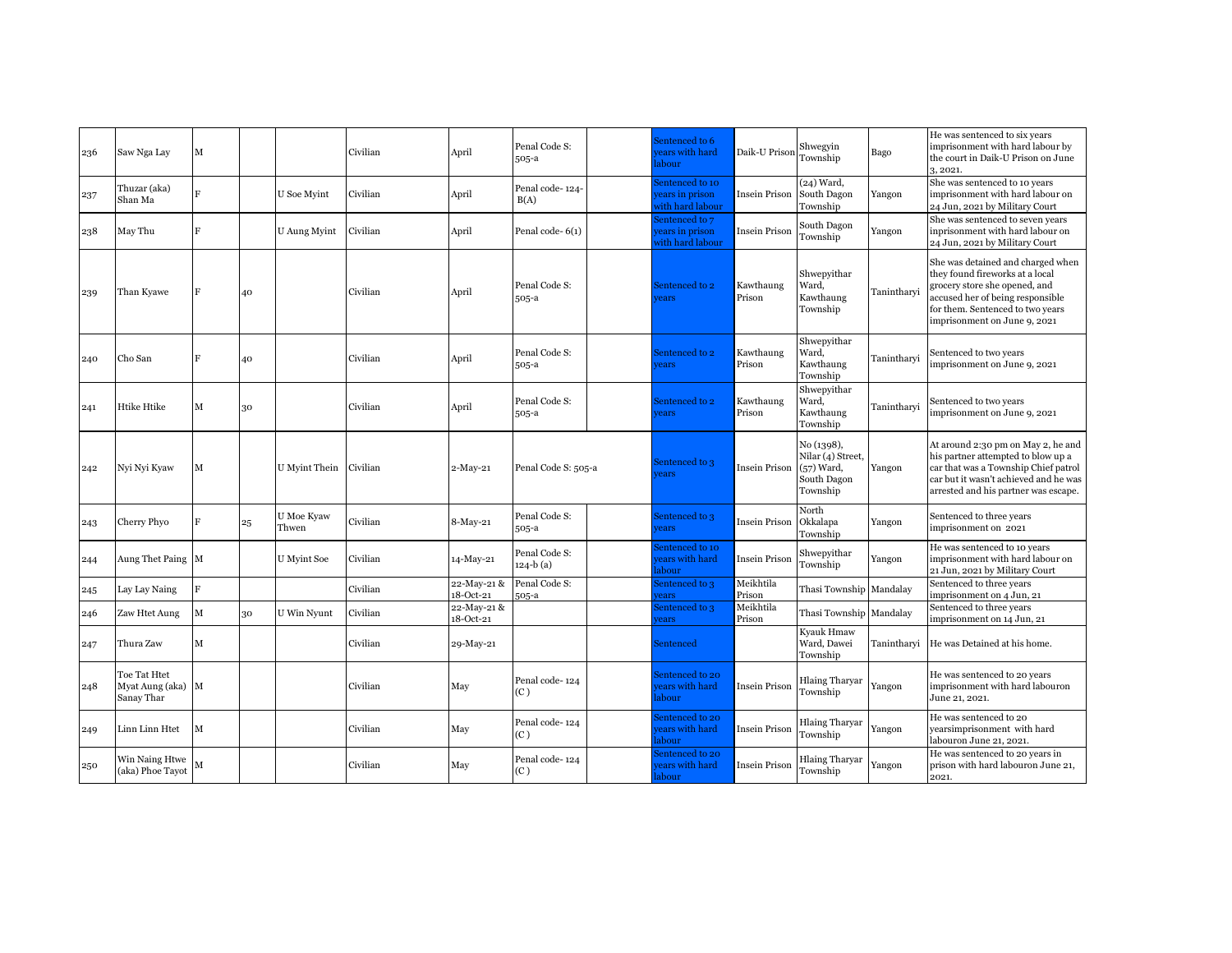| 251 | Shein Paing Oo          | M           |    | U Aung Myo Oo Civilian  |          | May          | Penal code-124<br>(C)                               | Sentenced to 20<br>ears with hard<br>abour                         | Insein Prison | <b>Hlaing Tharyar</b><br>Township                                                 | Yangon     | He was sentenced to 20<br>vearsimprisonment with hard<br>labouron June 21, 2021.                   |
|-----|-------------------------|-------------|----|-------------------------|----------|--------------|-----------------------------------------------------|--------------------------------------------------------------------|---------------|-----------------------------------------------------------------------------------|------------|----------------------------------------------------------------------------------------------------|
| 252 | Nay Myo (aka)<br>Charli | M           |    | U Kyi                   | Civilian | May          | Penal code-124<br>- b (d)                           | entenced to 10<br>ears with hard<br>abour                          | Insein Prison | Bago                                                                              | Bago       | He was sentenced to 10 years<br>imprisonment with hard labour on<br>21 Jun, 2021 by Military Court |
| 253 | Cho Mar                 | F           | 41 | U Soe Aung              | Civilian | $3 - Jun-21$ | Penal Code S:<br>505-a                              | Sentenced to 3<br>ears<br>mprisonment                              | Insein Prison | Dagon Seikkan<br>Township                                                         | Yangon     |                                                                                                    |
| 254 | Sai Thant Zin Oo M      |             | 19 | U Nyi Nyi Lwin Civilian |          | 7-Jun-21     | Penal Code S:<br>505-a                              | Sentenced to 3<br><b>rears</b><br>mprisonment<br>vith hard labour  |               | Peit Swe Ward,<br>Area 4, Mogok<br>Township                                       | Mandalay   | Sentenced to 3 years imprisonment<br>with hard labour on June 23, 2021                             |
| 255 | Htet Wai Aung           | $\mathbf M$ | 19 | U Kyi Thaung            | Civilian | 7-Jun-21     | Penal Code S:<br>505-a                              | entenced to 3<br>rears<br>imprisonment<br>vith hard labour         |               | Peit Swe Ward,<br>Area 4, Mogok<br>Township                                       | Mandalay   | Sentenced to 3 years imprisonment<br>with hard labour on June 23, 2021                             |
| 256 | Wai Lu                  | M           | 20 | Daw Shwe Thi            | Civilian | 7-Jun-21     | Penal Code S:<br>505-a                              | Sentenced to 3<br><b>rears</b><br>imprisonment<br>vith hard labour |               | Peit Swe Ward,<br>Area 4, Mogok<br>Township                                       | Mandalay   | Sentenced to 3 years imprisonment<br>with hard labour on June 23, 2021                             |
| 257 | Kyaw Zin                | М           | 27 | U Hla Moe<br>Aung       | Civilian | 7-Jun-21     | Penal Code S:<br>505-a                              | Sentenced to 3<br>rears<br>mprisonment<br>vith hard labour         |               | Peit Swe Ward,<br>Area 4, Mogok<br>Township                                       | Mandalay   | Sentenced to 3 years imprisonment<br>with hard labour on June 23, 2021                             |
| 258 | May Thu                 | F           |    | U Aung Myint            | Civilian | 8-Jun-21     | <b>Public Property</b><br>Protection Law<br>S: 6(1) | Sentenced                                                          | Insein Prison | No. 692, Mya<br>Yadanar (3)<br>Street, 24 ward, Yangon<br>South Dagon<br>Township |            | Sentenced to on 24 Jun 21                                                                          |
| 259 | San Myint Aung          | M           |    | U Aung Soe              | Civilian | $9 - Jun-21$ |                                                     | Sentenced to 3<br>ears                                             | Obo Prison    | Amarapura<br>Township                                                             | Mandalay   | He was sentenced to 3 years<br>imprisonment on Sep 20, 2021.                                       |
| 260 | Wai Yan Kyaw            | $\mathbf M$ | 25 |                         | Civilian | 10-Jun-21    |                                                     | Sentenced                                                          |               | Myo Thit 7<br>Street, Dawei<br>Township                                           | Taninthary | 4 wearing plain clothes entered his<br>owned restaurant in New Dawei<br>Township and arrested him  |
| 261 | Kyaw Aye                | M           |    | U Thein Zaw             | Civilian | 14-Jun-21    | Penal Code S:<br>505-a                              | Sentenced to 3<br>ears                                             | Obo Prison    | Mandalay                                                                          | Mandalay   | He was sentenced to 3 years<br>imprisonment on Sep 20, 2021.                                       |
| 262 | Kyi Pyar Win            | F           |    | U Kyi Win               | Civilian | 10-Aug-21    | Unlawful<br>Associations Act<br>S: 17(1)            | Sentenced to Life<br>mprisonment                                   | Insein Prison | Asu Gyi<br>Village,<br>Htantabin<br>Township                                      | Yangon     | She was sentenced to life<br>imprisonment on Oct 6, 2021.                                          |
| 263 | Khin Myo Oo             | F           |    | U Maung Maung Civilian  |          | 10-Aug-21    | Unlawful<br>Associations Act<br>S: 17(1)            | Sentenced to Life<br>mprisonment                                   | Insein Prison | Asu Gyi<br>Village,<br>Htantabin<br>Township                                      | Yangon     | She was sentenced to life<br>imprisonment on Oct 6, 2021.                                          |
| 264 | Khin Maung Zaw M        |             |    | Thein Aung              | Civilian | 10-Aug-21    | Unlawful<br>Associations Act<br>S: 17(1)            | Sentenced to Life<br>mprisonment                                   | Insein Prison | Asu Gyi<br>Village,<br>Htantabin<br>Township                                      | Yangon     | He was sentenced to life<br>imprisonment on Oct 6, 2021.                                           |
| 265 | Ye Tun Tought           | М           |    | Aung Swe                | Civilian | 10-Aug-21    | Unlawful<br>Associations Act<br>S: 17(1)            | Sentenced to Life<br>mprisonment                                   | Insein Prison | Asu Gyi<br>Village,<br>Htantabin<br>Township                                      | Yangon     | He was sentenced to life<br>imprisonment on Oct 6, 2021.                                           |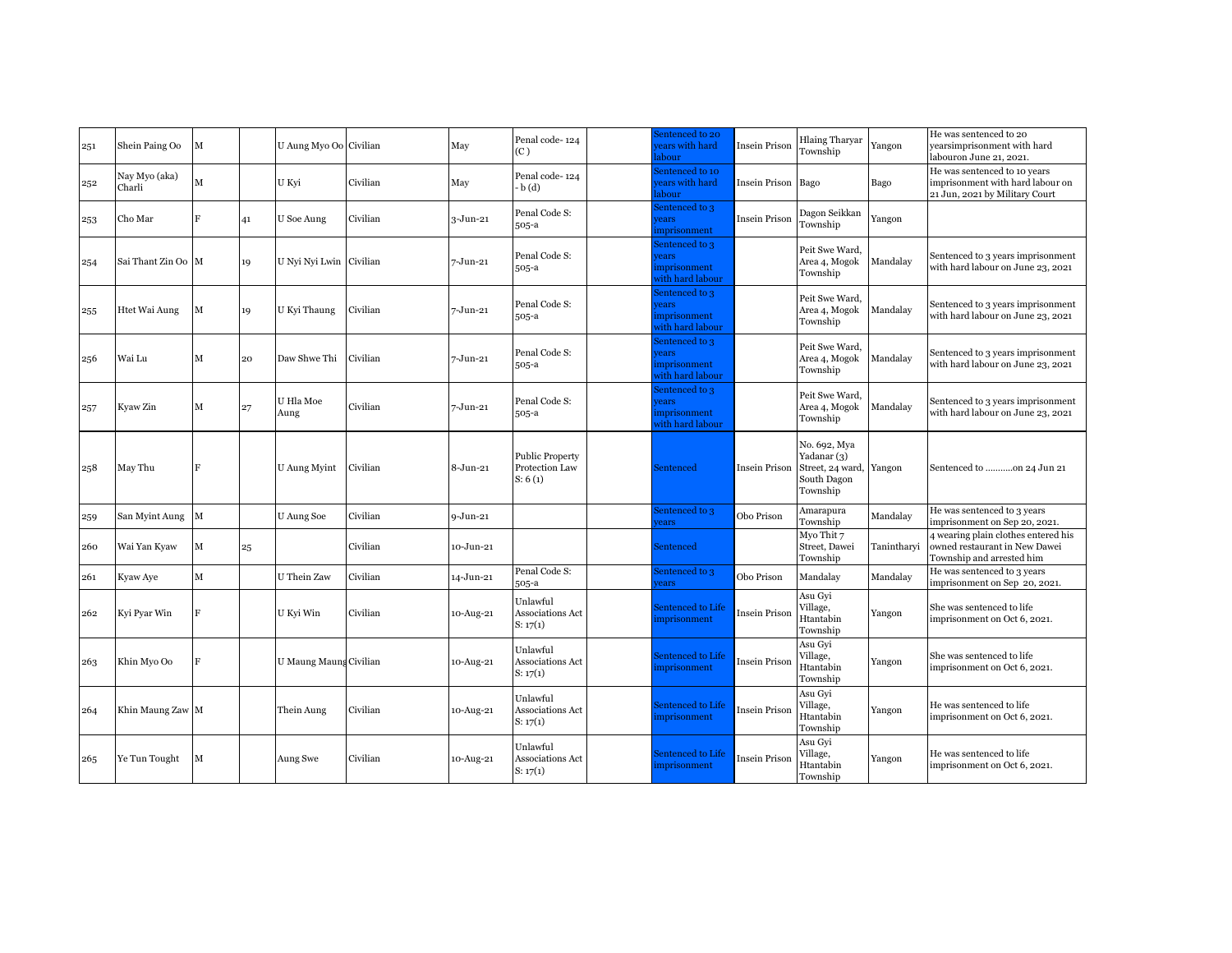| 266 | Aye Aye Moe                                                   | F | 33 | U Than Oo              | Civilian | 21-Aug-21 | Penal Code S:<br>505-a, 124                         | Sentenced to 20<br>ears<br>mprisonment                             | Insein Prison            | Hlaing Thayar<br>Township                                  | Yangon      | She was sentenced to 20 years<br>imprisonment on Sep 15, 2021                                                                                             |
|-----|---------------------------------------------------------------|---|----|------------------------|----------|-----------|-----------------------------------------------------|--------------------------------------------------------------------|--------------------------|------------------------------------------------------------|-------------|-----------------------------------------------------------------------------------------------------------------------------------------------------------|
| 267 | Aung Moe Kyaw M                                               |   |    |                        | Civilian | 27-Aug-21 | Penal Code S:<br>505-a                              | Sentenced to 1<br>ear imprisonment                                 |                          | Mogok<br>Township                                          | Mandalay    | He was sentenced to 1 year<br>imprisonment on August 27, 2021.                                                                                            |
| 268 | Kay Zin Kyaing                                                | F |    |                        | Civilian | 15-Sep-21 | Penal Code S:<br>505-a                              | Sentenced to 2<br>ears<br>mprisonment                              | Taung Lay<br>Lone Prison | Zaw Ti Village,<br>Ywar Thit<br>Ward, Aung<br>Pan Township | Shan        | She was sentenced to 2 year<br>imprisonment on September 16,<br>2021.                                                                                     |
| 269 | Win Bo (aka) A<br>Phoe Gvi                                    | M | 36 | U Tin Ngwe             | Civilian |           | Penal Code S:<br>505-a, 353                         | Sentenced to 5<br><b>rears</b><br>inprisonment                     |                          | Pauktaw<br>Village, Bago                                   | Bago        |                                                                                                                                                           |
| 270 | Aung Myo Oo<br>(aka) Wat See<br>Kalar                         | М |    | U Maung<br>Maung Lay   | Civilian |           | Penal Code S:<br>435                                | Sentenced to 7<br>rears<br>nprisonment<br>vith hard labour         | Insein Prison            | South Dagon<br>Township                                    | Yangon      | He was sentenced to 7 years<br>inprisonment with hard labouron<br>June 11, 2021.                                                                          |
| 271 | Gyit Tuu                                                      | М |    | U Tun Kywe             | Civilian |           | Penal Code S:<br>435                                | Sentenced to 7<br>ears<br>inprisonment<br>vith hard labour         | <b>Insein Prison</b>     | South Dagon<br>Township                                    | Yangon      | He was sentenced to 7 years<br>inprisonment with hard labouron<br>June 11, 2021.                                                                          |
| 272 | Pyae Phyo Win<br>(aka) Mae Mae<br>Gyi                         | М |    | U Win Min<br>Htike     | Civilian |           | Penal Code S:<br>435                                | Sentenced to 7<br><b>rears</b><br>inprisonment<br>vith hard labour | <b>Insein Prison</b>     | South Dagon<br>Township                                    | Yangon      | He was sentenced to 7 years<br>inprisonment with hard labouron<br>June 11, 2021.                                                                          |
| 273 | Aung Phyo Kyaw<br>(aka) Kalar Gyi                             | M |    | U Than Zaw Oo Civilian |          |           | <b>Public Property</b><br>Protection Law<br>S: 6(1) | Sentenced to 7<br>ears<br>nprisonment<br>vith hard labour          | Insein Prison            | South Dagon<br>Township                                    | Yangon      | He was sentenced to 7 years<br>inprisonment with hard labouron<br>June 11, 2021.                                                                          |
| 274 | Kyaw Kyaw Tun<br>(aka) Kyaw Lay                               | M |    | U Tun Tun              | Civilian |           | the Public<br>Property<br>Protection Act            | Sentenced to 7<br>ears<br>inprisonment<br>vith hard labour         | Insein Prison            | North<br>Okkalapa<br>Township                              | Yangon      | He was sentenced to 7 years<br>inprisonment with hard labouron<br>June 11, 2021.                                                                          |
| 275 | Phyo Naing<br>(aka) Ko Phyo                                   | M |    | <b>U</b> Lwin Naing    | Civilian |           | <b>Public Property</b><br>Protection Law<br>S: 6(1) | Sentenced to 7<br>rears<br>inprisonment<br>vith hard labour        | <b>Insein Prison</b>     | North<br>Okkalapa<br>Township                              | Yangon      | He was sentenced to 7 years<br>inprisonment with hard labouron<br>June 11, 2021.                                                                          |
| 276 | Min Wai Shan<br>Phyo (aka) Min<br>Thet Khine (aka)<br>Bay Bar | М |    | U Myint<br>Maung Maung | Civilian |           | <b>Public Property</b><br>Protection Law<br>S: 6(1) | entenced to 7<br><b>rears</b><br>inprisonment<br>vith hard labour  | Insein Prison            | North<br>Okkalapa<br>Township                              | Yangon      | He was sentenced to 7 years<br>inprisonment with hard labouron<br>June 11, 2021.                                                                          |
| 277 | Nyunt Lwin<br>(aka) Maung<br>Nyunt                            | М |    | U Aye                  | Civilian |           | Penal Code S:<br>452                                | Sentenced to 7<br><b>rears</b><br>inprisonment<br>vith hard labour | Insein Prison            | Shwepyitha<br>Township                                     | Yangon      | On June 11, 2021, he was Sentenced<br>to seven years imprisonment with<br>hard labour under Section 452 of the<br>Penal Code by the military tribunal     |
| 278 | Nilar Sein                                                    | F |    | U Shwe Linn            | Civilian |           | Penal Code S:<br>452                                | Sentenced to 7<br>ears<br>nprisonment<br>vith hard labour          | Insein Prison            | Shwepyitha<br>Township                                     | Yangon      | On June 11, 2021, she was<br>Sentenced to seven years<br>imprisonment with hard labour<br>under Section 452 of the Penal Code<br>by the military tribunal |
| 279 | Kyaw Nanda<br>Naing                                           | M |    |                        | Civilian |           | Penal Code S:<br>505-a                              | sentenced to 3<br>rears<br>imprisonment                            | <b>Myeik Prison</b>      | Pin O, Myeik<br>Township                                   | Tanintharyi |                                                                                                                                                           |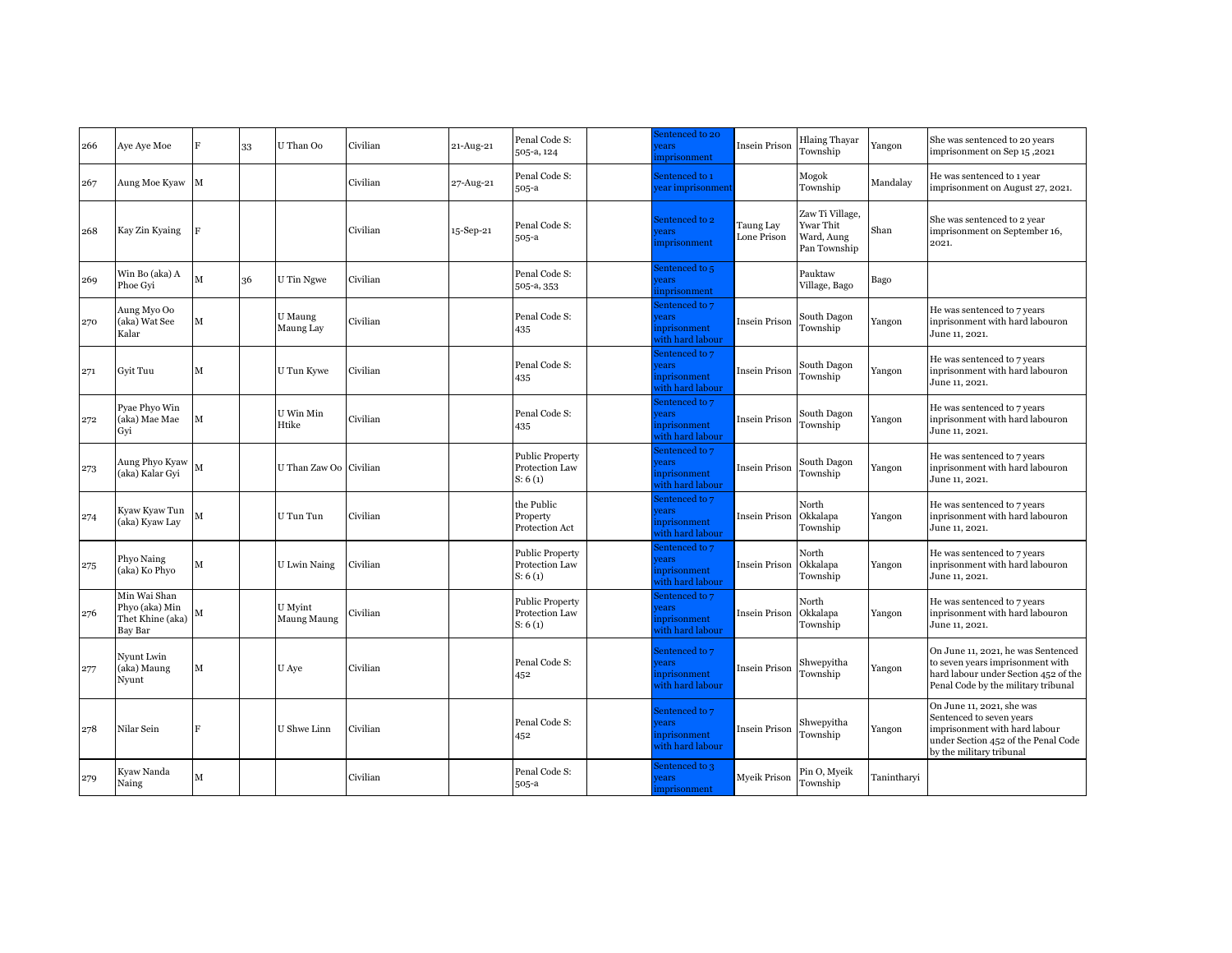| 280 | Thuta Tin Soe           | $\mathbf M$ |  | Civilian |  | Sentenced | Dawei Prison | Dawei<br>Township        | Tanintharyi |  |
|-----|-------------------------|-------------|--|----------|--|-----------|--------------|--------------------------|-------------|--|
| 281 | Wai Yan Htet            | $\mathbf M$ |  | Civilian |  | Sentenced | Dawei Prison | Dawei<br>Township        | Tanintharyi |  |
| 282 | Moe                     | $\mathbf M$ |  | Civilian |  | Sentenced | Dawei Prison | Dawei<br>Township        | Tanintharyi |  |
| 283 | Tun Naung               | $\mathbf M$ |  | Civilian |  | Sentenced | Dawei Prison | Dawei<br>Township        | Tanintharyi |  |
| 284 | Zaw Thike               | $\mathbf M$ |  | Civilian |  | Sentenced | Dawei Prison | Dawei<br>Township        | Tanintharyi |  |
| 285 | Wai Yan Htav            | $\mathbf M$ |  | Civilian |  | Sentenced | Dawei Prison | Dawei<br>Township        | Tanintharvi |  |
| 286 | Phyo Min Ko             | $\mathbf M$ |  | Civilian |  | Sentenced | Dawei Prison | Dawei<br>Township        | Tanintharyi |  |
| 287 | Min Ko Oo               | $\mathbf M$ |  | Civilian |  | Sentenced | Dawei Prison | Dawei<br>Township        | Tanintharyi |  |
| 288 | Oakar Shine Aung M      |             |  | Civilian |  | Sentenced | Dawei Prison | Dawei<br>Township        | Tanintharyi |  |
| 289 | Kyi Htwe                | $\mathbf M$ |  | Civilian |  | Sentenced | Dawei Prison | Dawei<br>Township        | Tanintharyi |  |
| 290 | Kyaw Myo Thu            | $\mathbf M$ |  | Civilian |  | Sentenced | Dawei Prison | Dawei<br>Township        | Tanintharyi |  |
| 291 | Saw San Tun             | $\mathbf M$ |  | Civilian |  | Sentenced | Dawei Prison | Dawei<br>Township        | Tanintharyi |  |
| 292 | Kaung Myat Oo           | $\mathbf M$ |  | Civilian |  | Sentenced | Dawei Prison | Dawei<br>Township        | Tanintharyi |  |
| 293 | Moe Zaw Than            | $\mathbf M$ |  | Civilian |  | Sentenced | Dawei Prison | Dawei<br>Township        | Tanintharyi |  |
| 294 | Chit Maung<br>Maung Tun | $\mathbf M$ |  | Civilian |  | Sentenced | Dawei Prison | Dawei<br>Township        | Tanintharyi |  |
| 295 | Zin Myat Oo             | $\mathbf M$ |  | Civilian |  | Sentenced | Dawei Prison | Dawei<br>Township        | Tanintharyi |  |
| 296 | Ye Tun                  | M           |  | Civilian |  | Sentenced | Dawei Prison | Thayetchoung<br>Township | Tanintharyi |  |
| 297 | Aung Ko Oo              | $\mathbf M$ |  | Civilian |  | Sentenced | Dawei Prison | Thayetchoung<br>Township | Tanintharyi |  |
| 298 | Kyaw Lwin               | $\mathbf M$ |  | Civilian |  | Sentenced | Dawei Prison | Thayetchoung<br>Township | Tanintharyi |  |
| 299 | Kyaw Min Oo             | $\mathbf M$ |  | Civilian |  | Sentenced | Dawei Prison | Yebyu<br>Township        | Tanintharyi |  |
| 300 | Ko Ko Linn Naing M      |             |  | Civilian |  | Sentenced | Dawei Prison | Yebyu<br>Township        | Tanintharyi |  |

**Total - 300**